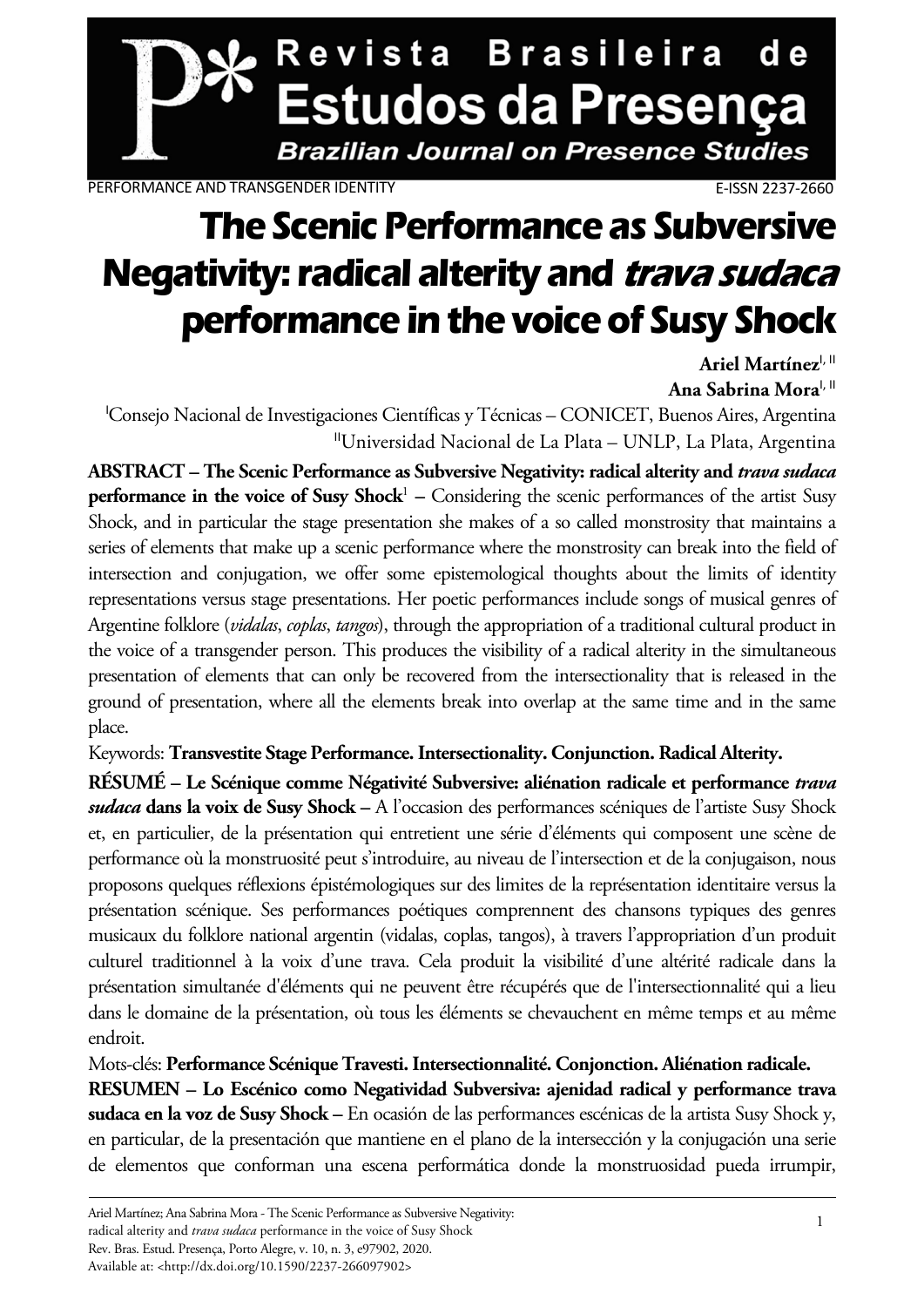#### E-ISSN 2237-2660

ofrecemos algunas reflexiones epistemológicas acerca de los límites de la representación identitaria frente a la presentación escénica. Sus performances poéticas incluyen canciones propias de géneros musicales del folklore nacional argentino (vidalas, coplas, tangos), mediante la apropiación de un producto cultural tradicional en voz de una trava. Esto produce la visibilización de una alteridad radical en la presentación simultánea de elementos que sólo es posible recobrar a partir de la interseccionalidad que se libra en el campo de la presentación, donde todos los elementos irrumpen en superposición al mismo tiempo y en un mismo lugar.

Palabras-clave: **Performance Escénica Travesti. Interseccionalidad. Conjunción. Ajenidad Radical.** 

#### **Introduction**

 In our local context, there are multiple historical records of sexual dissidence collectives that confront us with the layering of senses marked by suffering and by the violation of human rights. However, drawing attention to the traces of *trava*-trans existences allows us to face the productive power of this particular collective. The passing of the Gender Identity Law in 2013 installed the challenge of broadening the margins of recognition and intersecting the memory social frameworks with trans and *travesti* sensemaking. Lohana Berkins emphasises the *travestis'* spark, wit and resourcefulness next to the clumsy construction that the media makes<sup>2</sup> (Berkins, 2003; 2007). In that same direction, Camila Sosa Villada (2019) points out that "being *travesti* is a party". In that range of meaning, we can assert that some contributions of queer theory and the performative production of *travas* and trans artists (Naty Menstrual, Susy Shock, Effy Beth, among others) allow us to spot the scenic component as a vehicle for the productive power of these existences, even during the worst years of our history.

The Argentinian poet Susy Shock tells stories that really speak about that productive power. She tells us that the *travas* of her generation borrowed from heterosexuality the models of womanhood that existed prior to the military dictatorship of the 70s. In her case, the identifications went towards the noted Susana Giménez and the advertisement in which she famously whooped "shock!", although her name is also weighed up against "Susanita", the sinister name that the military dictatorship gave to the electric prod due to the electric shock that it produces. Her poetic performances include songs that can be framed within national folklore musical genres, both urban and rural – such as *vidalas*, *coplas* and *tangos.*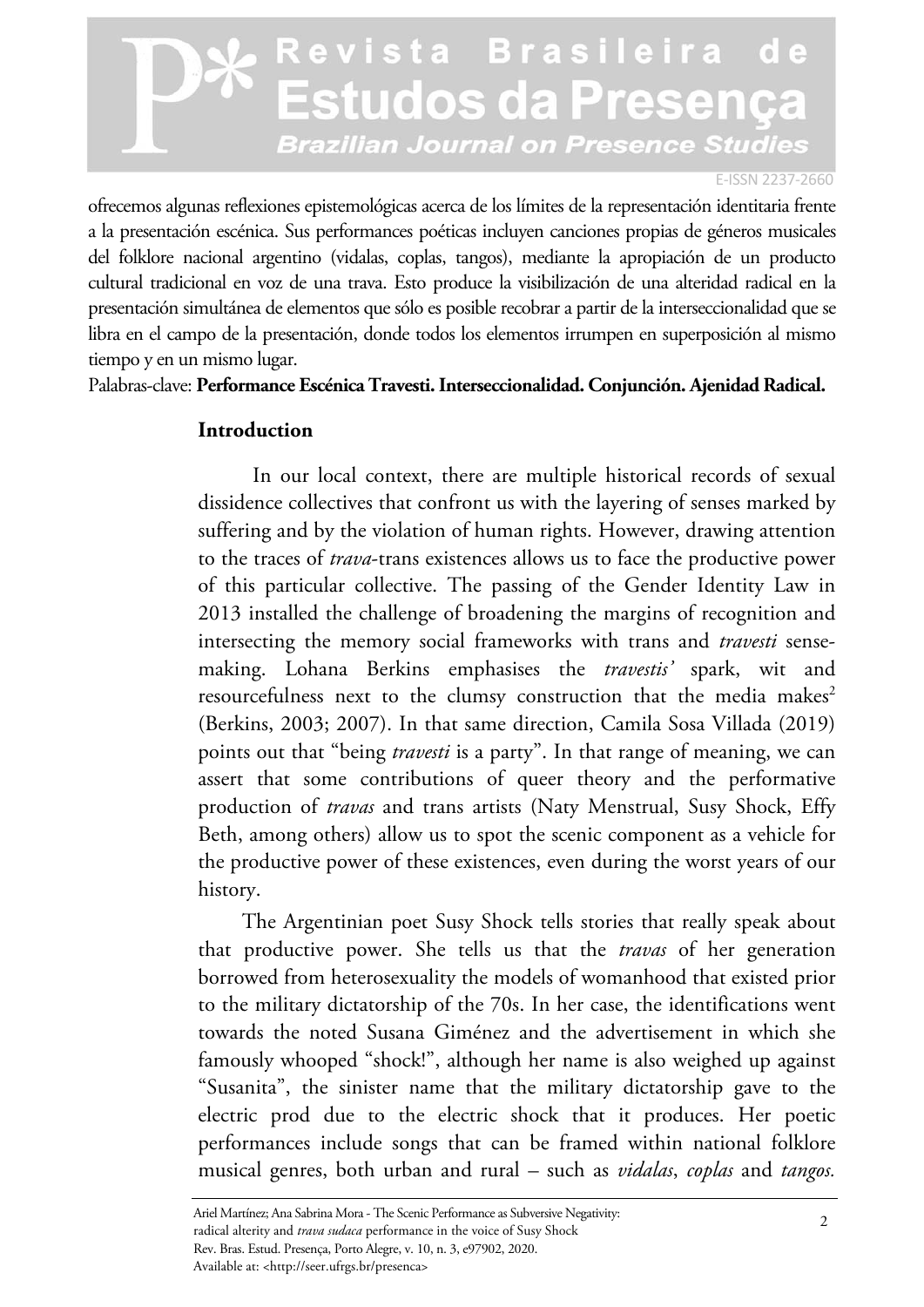#### E-ISSN 2237-2660

Her unique stamp comes from the appropriation of a traditional cultural product in the voice of a *trava*<sup>3</sup> . This voice of her own is not only shaped by the inscription of written contents or wordings that speak of desires and existence conditions which are individual as well as situated – the shift that her appropriation leads to lies also in the very materiality of her voice, with a register that takes apart the normative construct that underlies in the pretense of femininity. In this way, her voice bursts into the scene in a particular way, not only in terms of a diverse subjective positioning, but also regarding disruptive aspects in the tones and vocal registers that are part of that folkloric style. The appropriation of that style, in complex interaction and overlapping that turns the performative scene into a space where monstrosity (a monstrosity explicitly reclaimed in her poetry) can burst.

On the occasion of this artist's performance, we offer a few epistemological reflections that allow us to discern an underlying layer of analysis in the way that the text of her poetry reclaims the *right to be a monster*. The narrative that Susy Shock unfolds can be interpreted as a political claim against the way that certain identities are signalled as devious, inferior, pathological – suffering, as a result, the social destiny of exclusion, with consequences that involve the impossibility of thriving under conditions of a life worth living (Butler, 2006). However, we point out that the multiple elements that intricately tie together to make her performative scene shape the monstrosity – but not the monstrous character that her poetry outlines through linguistic meanings: the monstrosity that bursts in that constitutive element of the scenic performances, which is impossible to capture in linguistic categories.

Here, we will not deal with otherness as the position to which multiple identities are destined as a result of the power arrangements of a discursive field that separates the intelligible and the unintelligible, but rather with that radical alterity (Boellstorff, 2007) that can only be recovered from the intersectionality that unfolds in the field of presentation and performance, where all the elements come forth in juxtaposition at the same time and in the same space. The representation that we can make of it leads us to a sorting unable of overcoming the limits of the identitary categories that language provides (Edelman, 2014).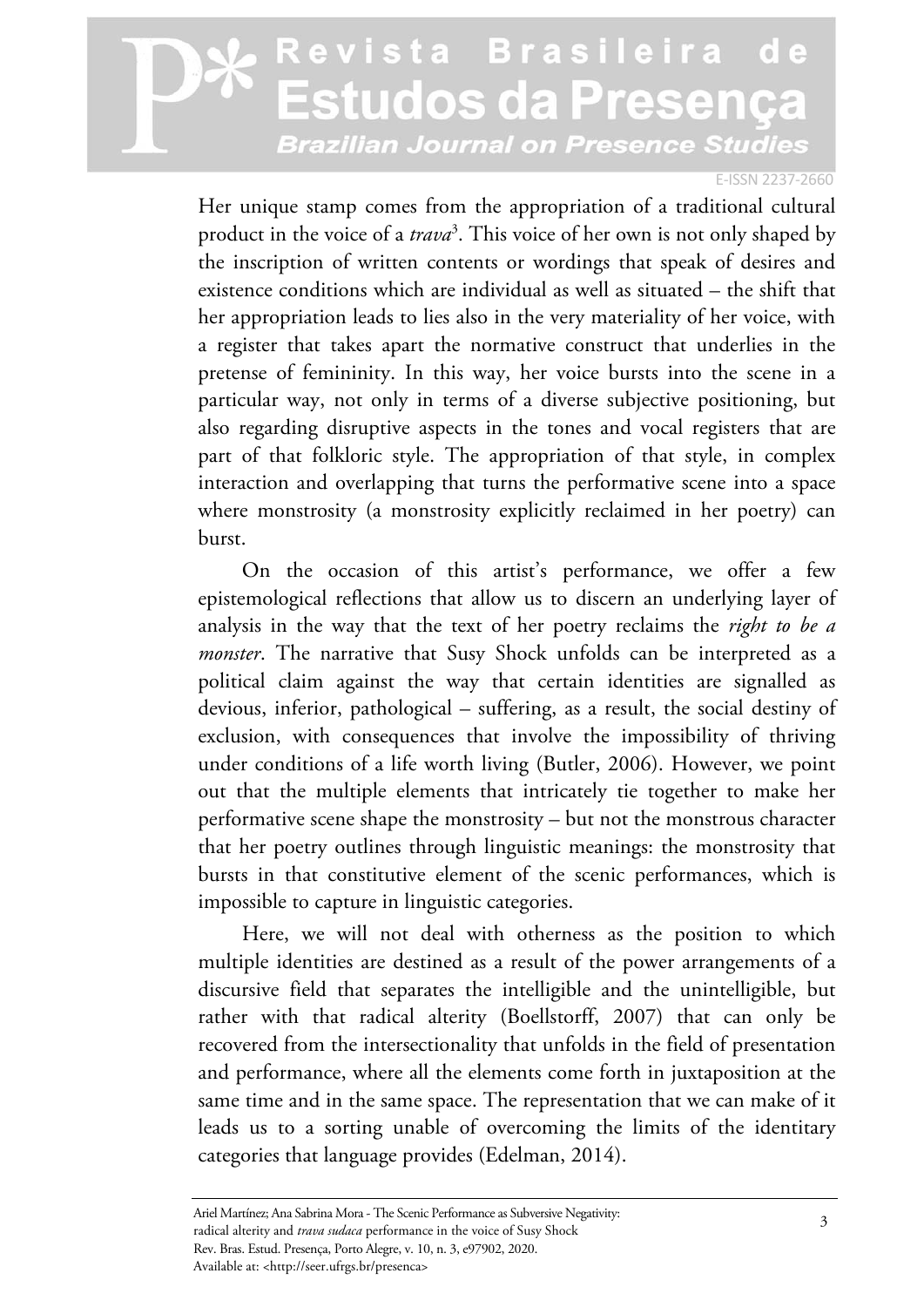E-ISSN 2237-2660

#### **Radical alterity and intersectionality: the scenic overflow of language**

Susy Shock confronts us with intersectionality in her staging. The monstrous impact of her performance lies in the conjunction of elements that remain distant, distinguishable or scattered in other contexts – while in her scenic presentation they appear conjunctly and inextricably present, in a simultaneous appearance that presents all elements together, superimposed in the space that a body and a scene take, at the same time, in front of the spectator, composing an irretrievable thing, impossible to fragment without depriving sense from it.

Strictly speaking, that irrecuperable simultaneity underlies in any performative scene. There is something in the scene that is inevitably lost when we attempt an explanation. Teresa de Lauretis (2008) suggests that every representation of identity necessarily entails an alterity that cannot be reduced, translated or represented through the positivity of a cognizable formulation, outlined by the terms of language.

Judith Butler, from her post-structuralist perspective, takes into consideration the discursive coordinates that grant identities existence and intelligibility. An heir to Michel Foucault's thinking, her concern is to politically, through a radical resignification, transform the normative terms that function as subjectivation frames. According to Butler, this would allow an expansion of intelligibility frames and for those abject lives to find intelligibility under a different community policy.

Conceiving the existence of a radical alterity within language, even if it is impossible to articulate in the terms of language, allows us to not reduce the analysis of the social sphere to the normative distribution of legitimate and recognizable positions versus abject positions only intellectibly known through identitary categories that indicate inferiority and exclusion (Butler, 2008). The radical alterity in every identitary position confronts us with exceeding the limits that attempt to locate subjectivities under the terms of language. That excess dimension implies an inevitable dramatic dimension.

Intersectionality – the consideration of the multiple cleavages (gender, class, age, ethnicity, race, etc.) that make up an entire network of social inequalities – introduces complexity into the general idea of identity and into the particular idea of sex and gender identity. The overlapping of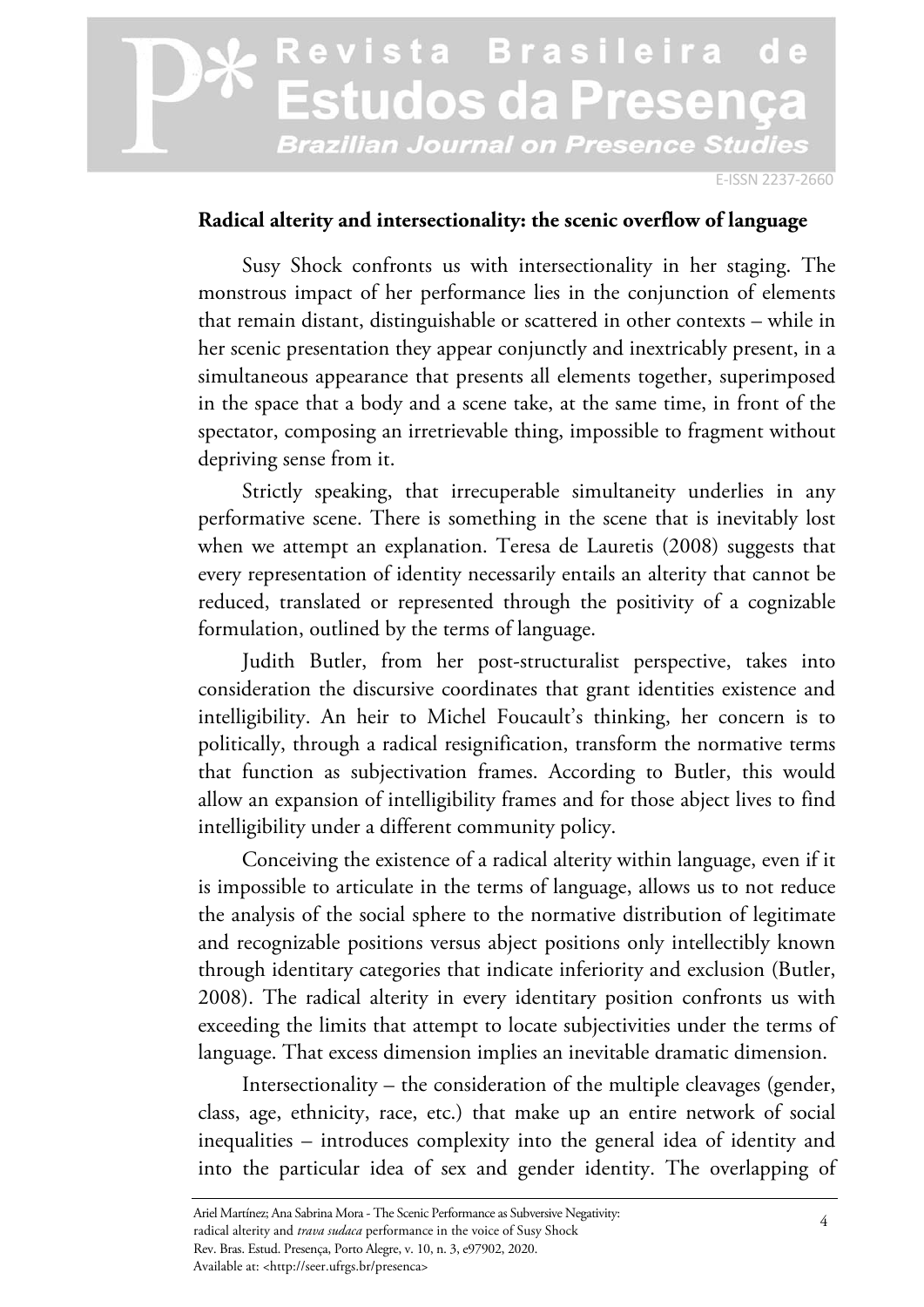#### E-ISSN 2237-2660

multiple axes of power that make up social differences dissolves the ambition of intelligibility through unequivocal identitary categories, defined by the normative power arrangements. Overlapping and juxtaposition turn Susy Shock's scene into something monstrous, intelligible, like any identity; although the specificity of the scenic is what allows the survival of that very excess which is impossible to name, that radical alterity, that simultaneity both of time and space. Susy Shock is not only trans and not only *sudaca*, she is all of those at the same time, coexisting in a simultaneity that affects and modifies each of its elements, that reciprocally alter themselves in conjugation.

Every *mise-en-scène* has an impact beyond language and therefore confronts us with the impossibility of bearing a totalizing version. Every scene loses something when we try to translate it, to explain it logocentrically, for this only separates its elements, names them under an intelligible structure and indicates its specificities, along the way losing the power of being-at-the-same-time-and-space and negating the radical alterity that we are referring to. We stand before a radical alterity unintelligible through the senses provided by discourse. Located within language, that alterity is uncontrollable: it interrupts any totalizing vision of language and identity. In that way, the scenic dissolves us in the ambition of linguistic control as it points to the failure of the politics that attempt to make the unintelligible intelligible. An alterity excluded by the absolutization of the logic of identity along with linguistic monisms try to erase the trace of the unrepresentable.

This should not be interpreted as a pessimistic version: we defend the political power of affection, the experiential as the incessant negativity that promotes dynamics of thought and critical reflection (Halberstam, 2008). It is about posing an epistemological point of view that assumes a radical alterity, resisting representation and reduction to a single structural cleavage of the categorizing system. The *mise-en-scène* does not represent linguistically. Therefore, we regard as epistemic violence any attempt to reduce the alterity to a concrete representation of which the political interpretation is to capture any subjective positioning in a rock-hard, fixed and static identity – with the exotization of the Other through the use of the identitary terms *travesti* or trans as its counterpart.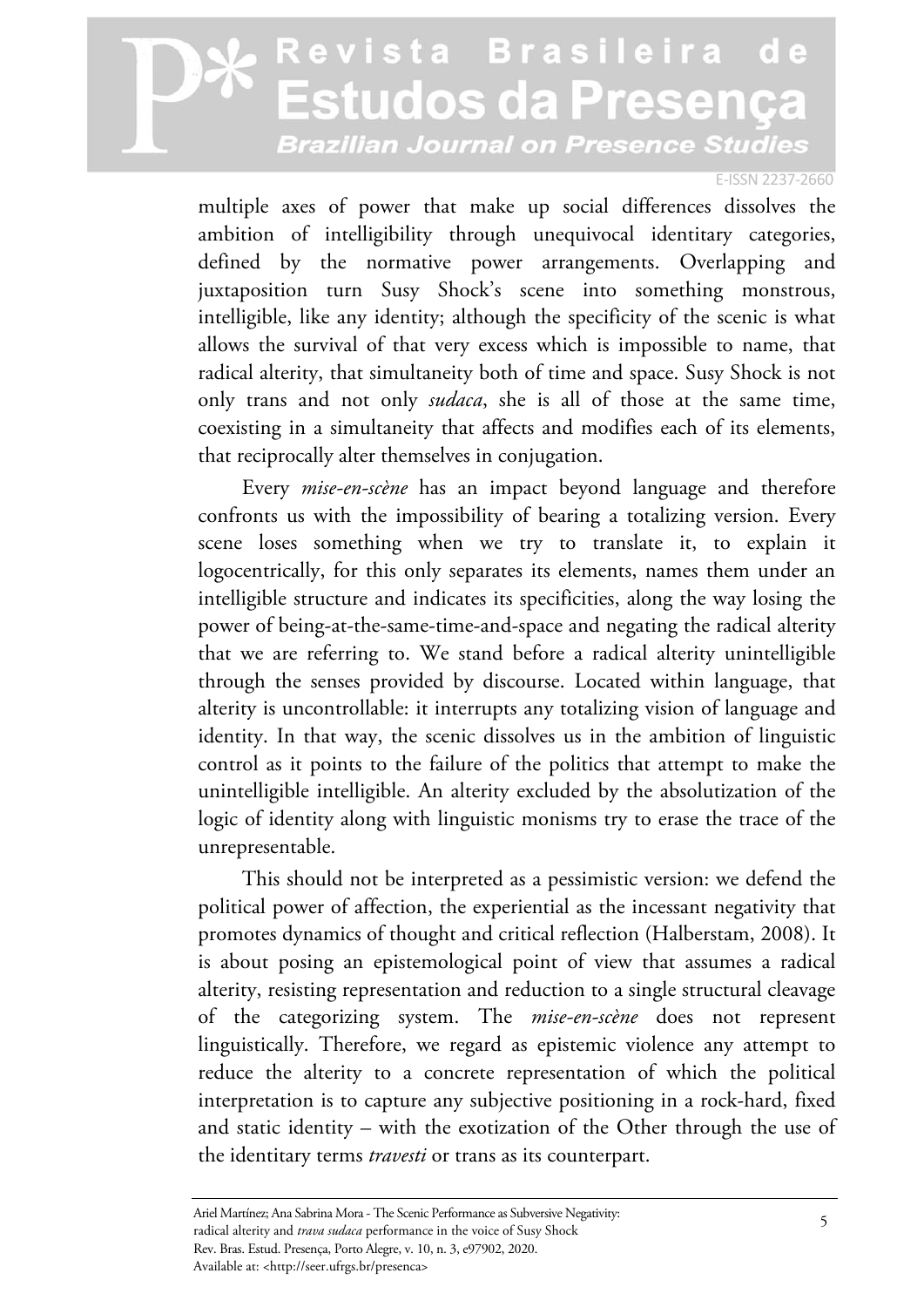#### E-ISSN 2237-2660

In no way are we suggesting that the political battle that derives from the demand of rights from the point of view of *travesti* or trans identities is a strategy that should be dismissed. We affirm the necessity of the collective battles that the *travesti*-trans collective has historically held in our country as well as in the rest of Latin America. We acknowledge the necessity of standing by the identity politics that, at least strategically, appeal to a political subject able to collectivize battles and claims. However, those ethical-political considerations unable to abandon the ways of the signifier and representation should not restrict the analytical reflections that roam the onto-epistemological level. However politically effective it may be to appeal to identitary categories, we must not overlook the fact that they do not comprehend the totality of existence and subjective power. The negativity and radical otherness that we are noting point to the constant subjective collapse that lies beneath empowerment as a political strategy. Even though identity politics may and should preserve the precarious character of our existence – and fight the regimes that make some collectives more precarious than others –, we should also prevent the ontologization of identities to close down the game of politics.

Facing the ambition of capturing the power of existences within the closed limits of identities and naturalizing them under the production of fixed and necessary bases – usually identified with the body as a closed and determining ontological layer –, we propose the action of a force or power that we have named, as a neologism, *discompleting*. This notion is a direct effect of a negativity – a surplus that cannot be captured by the positivity of the identitary categories offered by the discursive taxonomies – that should not be viewed as an extradiscursive essence, given that outside language it merely has a virtual existence. It is only manifested in the very act of wounding the ambition of closure that is typical of the categorization or sense-giving that attempt to turn intelligible the world and even one's own experience. From that negativity comes the possibility of criticism – there lies its subversive character. From that negativity comes as well a constant disconnection between the terms from which we become intelligible – even for ourselves – and a radical otherness that cannot be expressed through language, not even under the terms that were historically designed to name otherness and its illegitimate attributes.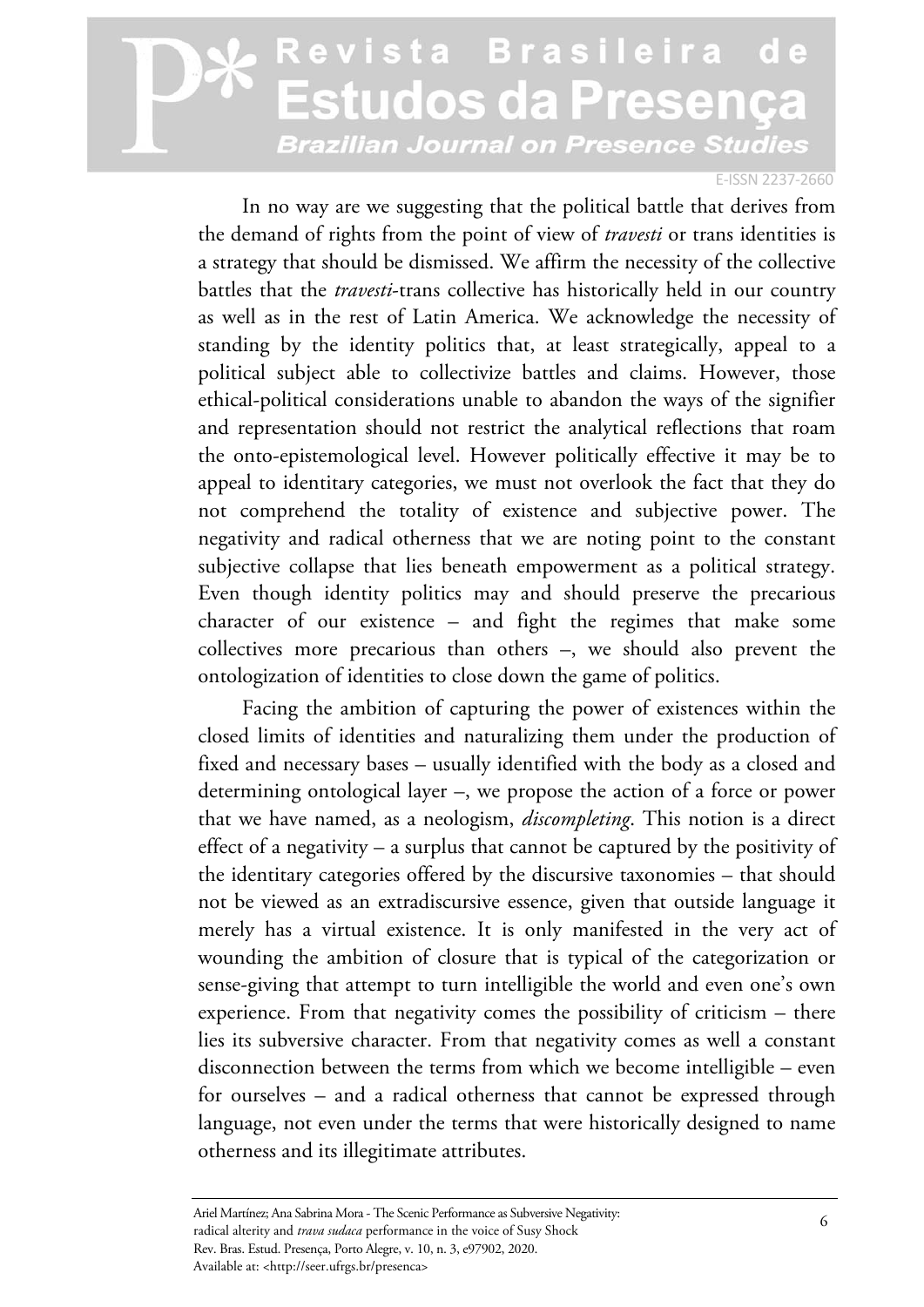#### E-ISSN 2237-2660

The political relevance of the scenic performance takes place precisely in the possibility of ousting the normative terms, of improvising within a field of constitutive restrictions. Although, in a normative context, that entails a degree of novelty without being completely outside the identitary terms that contain and oppress us, what gives it its character of subversive improvisation is that unbreakable conjunction of various elements in a single performance, in a single body on the scene. Considering that discompleting negativity of the radical alterity, we can capture what is experienced in the performance that remains as an illegible surplus, able to plant the seed of otherness in any identitary positioning, even in the ones that coincide with normative terms. Negativity always makes way for a possible rupture of any totalizing representation.

A world that reveals its own terms becomes present in the scenic performance. Something beyond it is exposed. In precisely that which is revealed, there is a part of the otherness that is beyond the categories with which we can decode it. By all means, that alterity, that otherness is not alien to language. Each of the elements that constitute it are within language, which makes them intelligible in a parting gesture. But language does not accept the simultaneity that the scenic restores. The scenic suggests something that escapes the crypt of identitary positionings.

It is the force of the scenic what allows – suggests, fizzes, beats, vibrates – some negativity, something unnamed in the intersectionality, because everything appears at the same time, the overlaying of multiple identitary cores. This produces a certain impact that cannot be translated under an identitary denomination or a series of it, that inevitably fails to recover the overlaying and simultaneity of the multiple identitary cores that are present in one single subjective position and its scenic presentation. The poetics of the scene slide into language but are just not captured, because the linguistic categories that we have have already been captured. There is something that impacts beyond our categories, that does not remain after the affectation.

Susy Shock stages an interesting game between singularity and particularity. Her poetry speaks of the singularity of her desire and of her monstrosity in the epicentre of a web of inequalities; whereas on stage she takes the particular elements that locate her position in a network of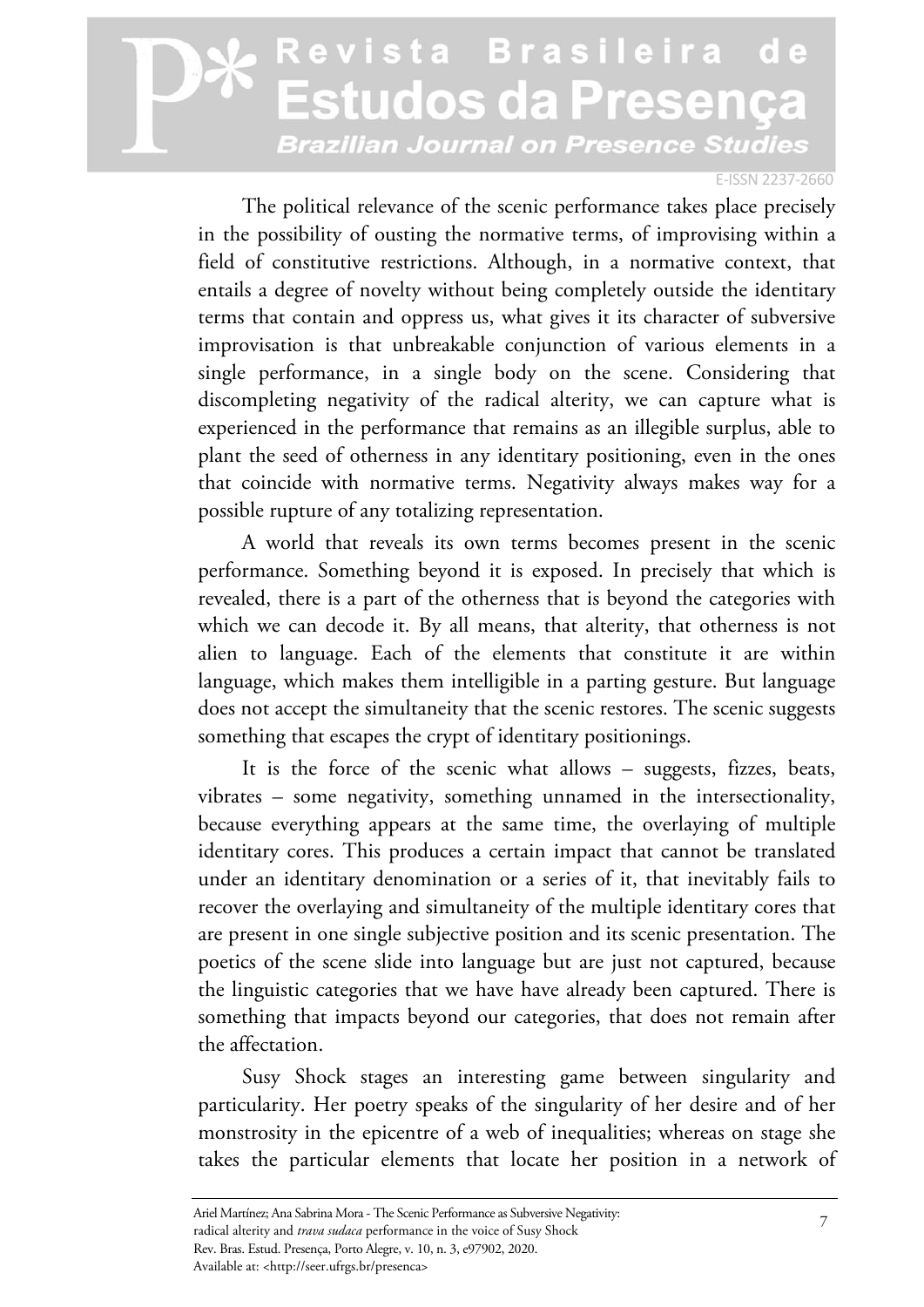#### E-ISSN 2237-2660

historical alterities. Both things (again: together in the same space and time) make that singularity monstrous, but not from a oneness or from an identitary unity. In the singularity evoked in her poetry, she names some of the radically other, but this appears in a more powerful form in the scenic, that contains a monstrosity marked by intersectionality. The disruptive and subversive power given by the overlaying of identitary cores also relates to a dis-exotizing proposal: her scenic performance points out intersectionalities in diversity and inequality without falling into an exotization (Viveiros de Castro, 2013) and focusing on the tension between equality and difference. Susy Shock reclaims something of the alien, of the otherness; but this claim does not lie in the inhabitation of the otherness, but rather in the intersectionality of every identity, while it reclaims the in-authenticity, the radical alterity bestowed by intersectionality.

What guides us is the attempt to fight the violent erasure of alterity that any representation (as opposed to presentation) is based on, through a vindication of the power of scenic performance. The poetic and dramatic element of the scenic and of the performance lies in the annihilation of the ambition of a total representation. An alterity unrepresentable in the heart of the subject, one must recognize that the experience (par excellence home to intersectionality) cannot be reduced to identitary terms.

#### **The scenic power of Susy Shock's** *Poemario Trans pirado*

Susy Shock's performances enact the sedimentation of historical struggles. Her poems and songs carry the traces of the symbolic and material violence against the *travesti*-trans collective. Susy Shock's performative force is fuelled by the liminal spaces between the individual and the collective. Susy Shock's art and activism intertwine with (and contains the strength of) the singularization of the collective claims of the gender and sexual dissidence (Luzza Rodríguez, 2018). Furthermore, the power of her stagings does not lie in an attempt to cross the limits that separate the legitimate from the illegitimate but rather in an attempt to pulverize the limit itself. There we can see the force of the subversive negativity that settles her as a monster. Susy Shock does not reclaim a taxonomic identity. Self-affirming as a monster implies an effort to point out, in the terms of language, a place of radical alterity that destroys the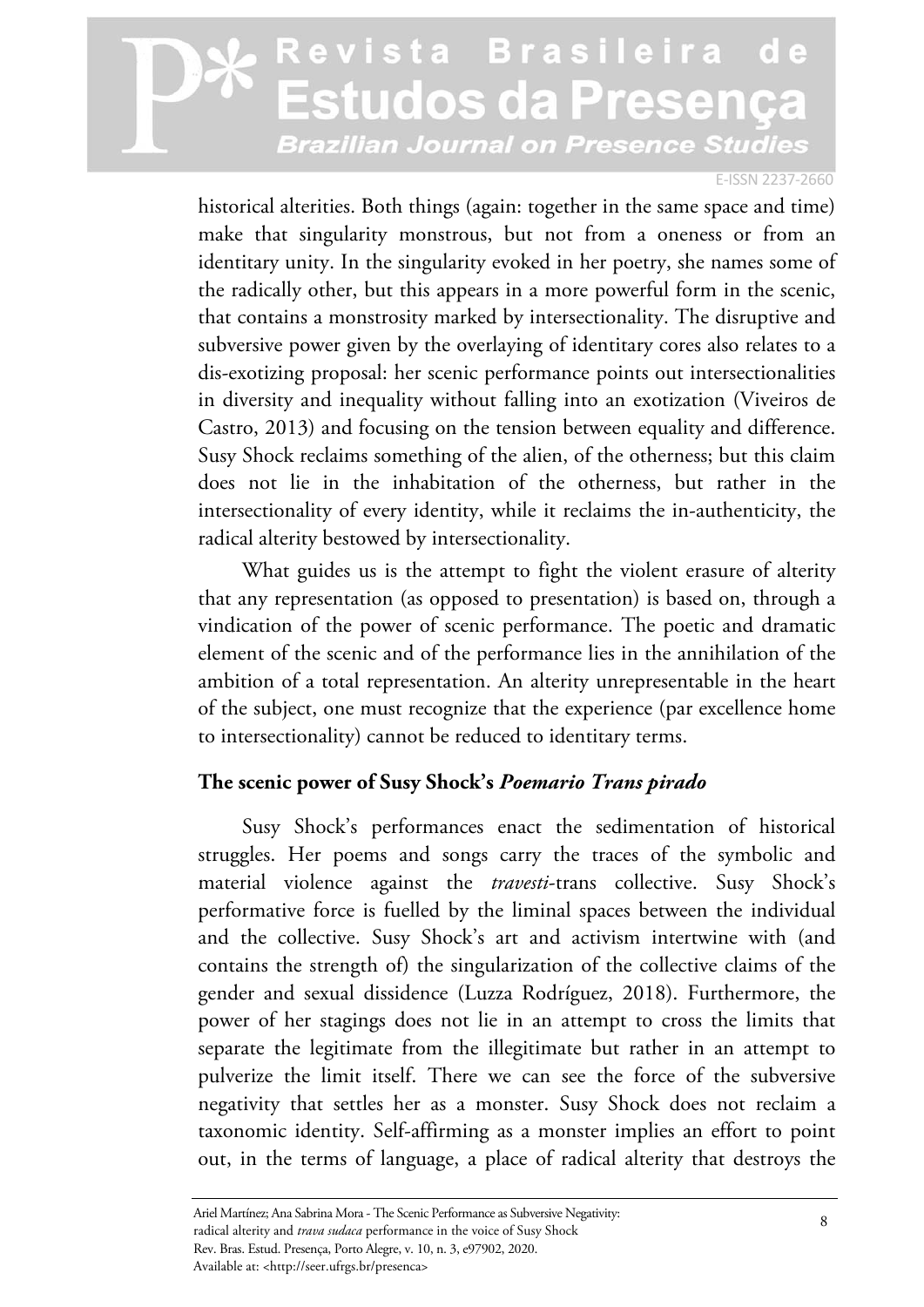#### E-ISSN 2237-2660

many violences that are a part of the limits of any system of identitary categories. Affirming herself as a monster both in the verbal and properly scenic record, assumes a form of non-linguistic agency that does not reclaim the privileges of being inside language, but rather the flight, the transformation, the flow, aspects that we can only take into account when we consider the subjective power in terms of collective agencies.

There are analysis of poet's stagings that rely on the axioms of Judith Butler's early thoughts and, from there, bring to the fore the fictional and incidental character of identity, as well as the way in which the performance sediments and stabilizes the identitary categories that allow recognition. Guillermina Bevacqua (2013), for instance, studies the non-verbal scenic languages that operate in the construction of identity and *travesti* corporeality in Naty Menstrual's performance. Like Bevacqua, we emphasize in Susy Shock the *signic tension* that the author notes between the costume and make-up, that align with the mimesis of the normative feminine models, and the way that the voice and gestures take that mimesis apart. We offer as a complimentary addition to those contributions, the power that lies in the way that scenic presentations dissolve identities.

The scenic languages, both verbal and non-verbal, put forth the power of the appropriation of suffering and the vindication of a way of existence in one's own terms – inevitably monstrous to the heteronormative eye. The semantic aspects of Susy Shock's performance make us face the political strategy of resignification of slurs (*trava* and *sudaca*). We need no more than to take a closer look to the most representative poem in her presentations, woven from a famous quote by Marlene Wayar "I reclaim my right to be a monster" , included in her *trans pirado*<sup>4</sup> collection of poems.

> [...] / Yo, reinvindico mi derecho a ser un monstruo / ni varón ni mujer / ni XXI ni H2o / yo monstruo de mi deseo / […] / no quiero más títulos que cargar / no quiero más cargos ni casilleros donde encajar / ni el nombre justo que me reserve ninguna Ciencia / Yo mariposa ajena a la modernidad / [...] / Reinvindico: mi derecho a ser un monstruo / ;que otros sean lo Normal! / El Vaticano normal / El Credo en dios y la virgísima Normal / y los pastores y los rebaños de lo Normal / el Honorable Congreso de las leyes de lo Normal / el viejo Larrouse de lo Normal / Yo solo llevo la prendas de mis cerillas / el rostro de mi mirar / el tacto de lo escuchado y el gesto avispa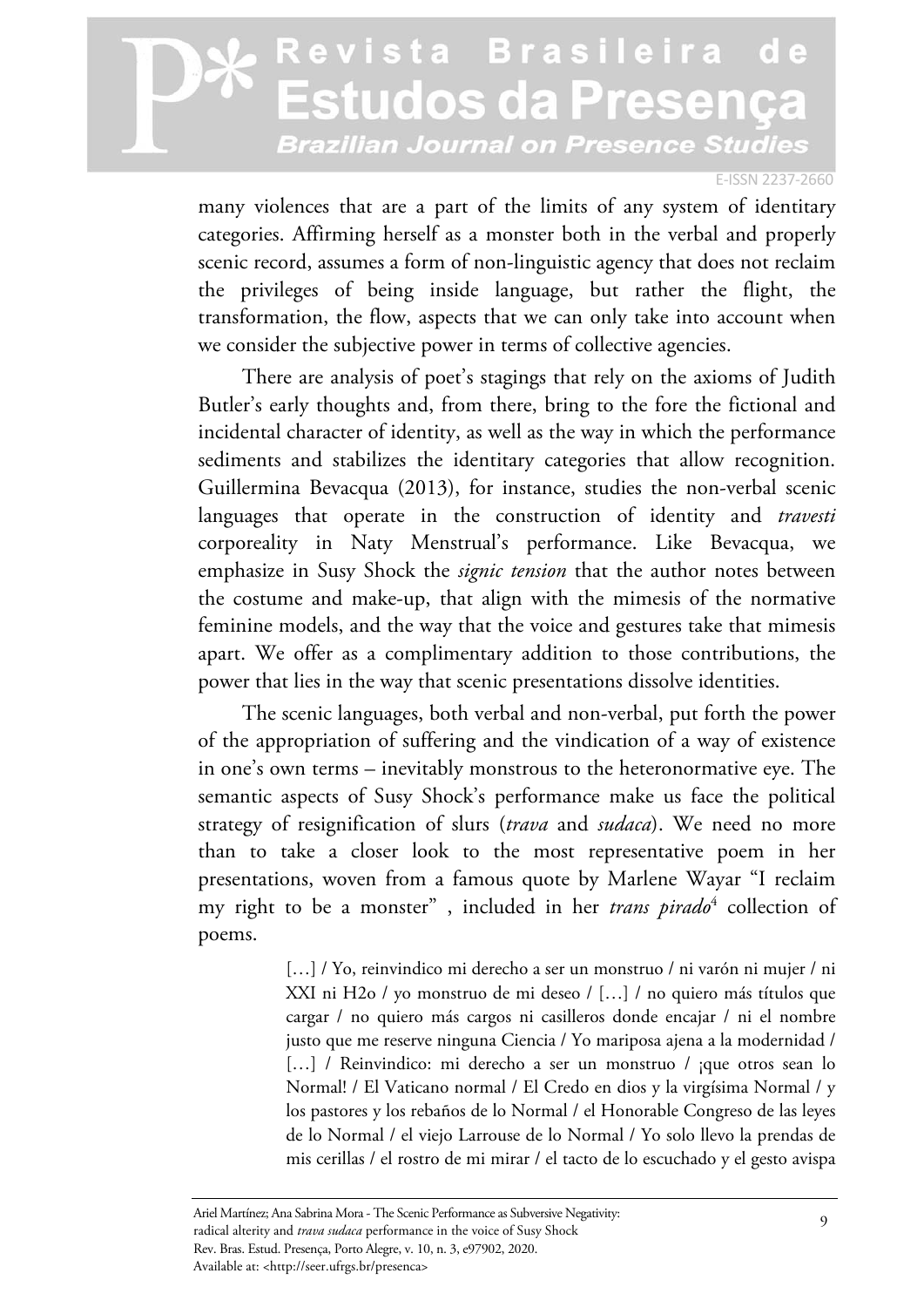#### E-ISSN 2237-2660

del besar / […] / mi bella monstruosidad / […] / otro nuevo título que cargar / baño: de ¿Damas? o ¿Caballeros? / o nuevos rincones para inventar / Yo: trans…pirada / mojada nauseabunda germen de la aurora encantada / la que no pide más permiso / y está rabiosa de luces mayas / luces épicas / luces parias / Menstruales Marlenes Sacayanes bizarras / sin Biblias / sin tablas / sin geografías / sin nada / solo mi derecho vital a ser un monstruo / o como me llame / o como me salga / como me pueda el deseo y la fuckin ganas / mi derecho a explorarme / a reinventarme / hacer de mi mutar mi noble ejercicio / veranearme otoñarme invernarme / […] (Shock, 2011, la cursiva es nuestra).

In the same direction, here are some fragments of the poem "Soy" (*I am*), from the same collection.

> ¿Qué soy? ¿Importa? […] / 'Soy arte', digo, mientras revoleo las caderas y me pierdo / entre la gente y su humo cigarro y su brillo sin estrellas y su / hambre de ser. / Travesti outlet, […] / Se me salió un taco, / se me corrió el rímel, / se me atascó la voz, / pero nunca el sueño. / […] cada 'Noches Bizarras' crecemos y no importa qué somos, si / alcanzamos a poder serlo… el resto es máquina / y yo no (Shock, 2011).

As a good mutant, Susy Shock projects in her poems the beautiful monstrosity and the right to exist without fitting in any box. She resists being captured in the binary terms and in any label that closes down the possibility of escaping to other becomings that allow her to constantly reinvent herself, following her desire. The claim of a mutation that takes apart any answer to the question on identity. Susy Shock is art: her existence is not restricted by previous determinations; it is, on the contrary, a hunger of being that, in taking off the identity corset, reveals itself as heteronormativity-resistant monstrosity. The recognition that our *trava sudaca* poet seeks is not the one required by the normatively sedimented identity position, but rather the recognition of the mutation as an aesthetic that underlies in the particular ways of existence that live within identities and, at the same time, resist its totalization. When she says "*ni hombre ni mujer ni XXY*", she resists being pathologized, being clinically accepted by the medical system, becoming intelligible through a medical discourse. She reclaims the right to live in a "state of monstrosity", embracing the possibility of not having to choose being one thing or the other.

The senses the weave Susy Shock's poems allow to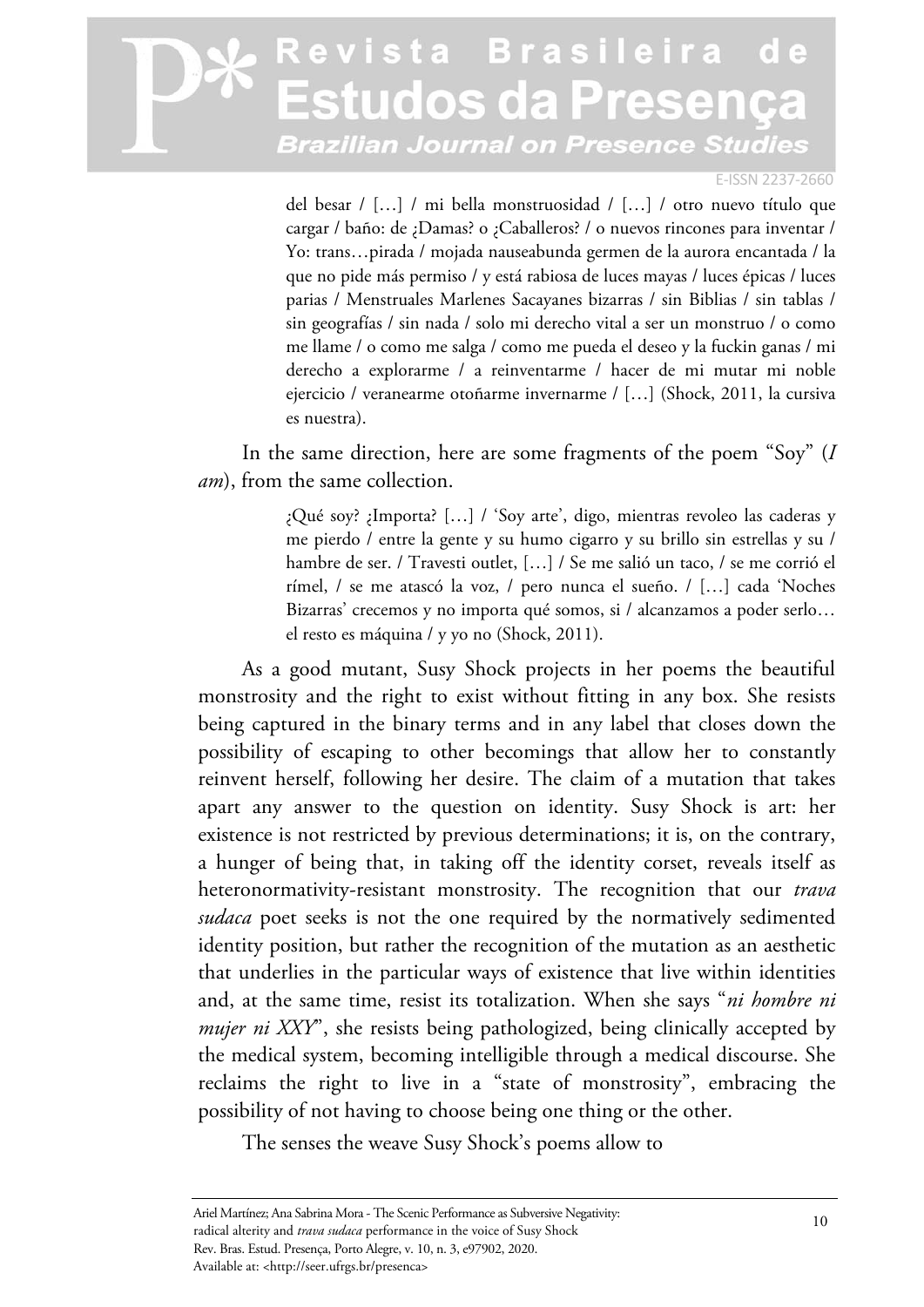#### E-ISSN 2237-2660

[...] dilucidar los mecanismos con los que actúan los controles y las regulaciones sobre esos cuerpos, cómo esas regulaciones y controles los construyen de un modo determinado y, a la vez, cuál es la materialidad existente que se torna abyecta, qué tienen en común esos cuerpos materiales que hacen que sean objeto de una intervención normalizadora que incluso les niega existencia, que los ve como algo que hay que arreglar quirúrgicamente para que el orden sea re-establecido. De modo contrario, las luchas por el reconocimiento se han valido de la apelación a la naturalidad de estos cuerpos, naturalidad que en su inexorabilidad determinaría su normalidad y su derecho a ser parte de este mundo (Mora, 2017, p. 176).

The field of theatre semiology uses a metalanguage of its own that attaches it to the specificity of a scenic practice and distances it from being reduced to a literary practice. The reflections offered by the different lines of queer theory selected and enacted by the chosen scenic performance constitute an oblique way of access to the scenic arts that intend to be held up by their own epistemological bases.

Simply to present the well-known and classic terms of the problem around which we are contributing, we would like to note the way in which Patrice Pavis (1988) views the relation between text and scene. He suggests that the *mise-en-scène* is in no way reducible to the text. The *mise-en-scène* has the specificity of an epistemological horizon of its own that allows to analyse the theatricality of the performatic effects of gestures, colour, the choreographic aspects of movement, among other multiple elements that compose a non-textual, theatrical language. This set of scenic codes (gestural, mimic, musical, sonorous), especially in its specific combination, resonates with the aspects that we define here as radical alterity, precisely because they highlight experiential effects that cannot be linguistically named, although they circulate and disturb the text and the alleged univocality of its categories. The nuances, registers and voice timbres, the way of articulating the text, taking a stand, the characteristics of the costume, her *caja bagualera*<sup>5</sup> , among so many elements and the multiple connections between them, turn Susy Shock into a scenic linking point where a myriad of performative assembly lines intersect. The text breaks down into this scenic multiplicity that beats strong and pierces the bodies in levels that trip up the possibility to make sense of the scenic experience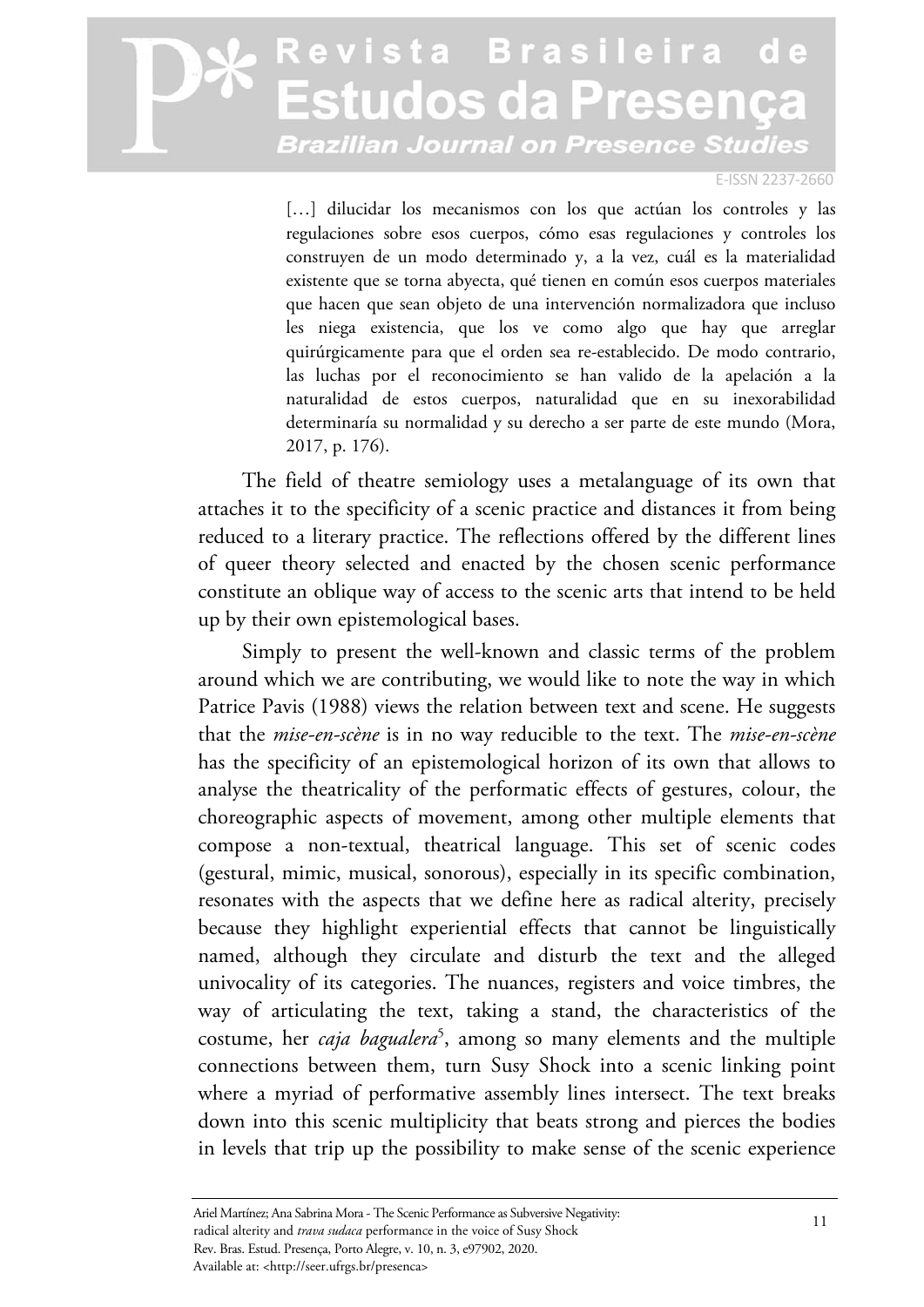#### E-ISSN 2237-2660

through verbal language, since this intersectionality – that finds its possibility of existence in the overlapping that the scenic allows – cannot be named. And how could it be, since it is about a negativity that takes apart the ambition of closing down meanings typical of text and therefore, about a radical alterity with a force that always slips between units of meaning at the same time that it melts them?

The strictly scenic aspects, irreducible to verbal language, show us the power of the monstrous in action. The impact of Susy Shock's deep voice shapes the materiality of the scenifications where her poems performatively happen. "Her voice, fusion of the feminine and the masculine, boosts in the tenderness of the lyrics and the sound of the *caja*", states Mariane Pécora<sup>6</sup>. "Susy's voice shakes your hegemonic categories", points out Juliana Quintana, to whom Susy Shock responds, in an interview: "Do we all pitch our voice? I have the voice that I have because I sing, it is my sound, and I cannot go against my sound"7 . Ana Fornaro refers to Susy Shock as "Monster with a velvet voice" and tells of one of her performances: "[…] an *a capella* singing of a deep *zamba* begins, with her found, perfectly pitched voice of a lifetime. There is no voice like Susy Shock's voice because it resembles nothing. It has the colours of the folklore of the north and there is no simulation, no character or wrapping to it"8 . The *travesti*-trans collective behind *El Grito del Sur* describes the way in which Marlene Wayar gives voice to the performative reading of Susy Shock's poems as follows: "The strength with which she embodies Susy Shock's verses gives you goose bumps. Her powerful voice is not an outcry but a spear that goes through the layers of meaning"9 . Her voice embodies the verses to a point where the word becomes body. The experience of listening, that pervades the watching in such a particular way, the power of her voice, inject an outcry into each word, like an uncontrollable flow with an edge that can rip open any boundary set to capture her poems' claims. The deep register of the materiality of her voice dismantles the normative ambition of putting together a normalized feminine identity, even in the requirement to tame the tones and vocal registers.

Only the scenic can recover and contain the way that different dimensions, impossible to define by identities outlined by discourse, intersect in a single instant. The monstrous way in which Susy Shock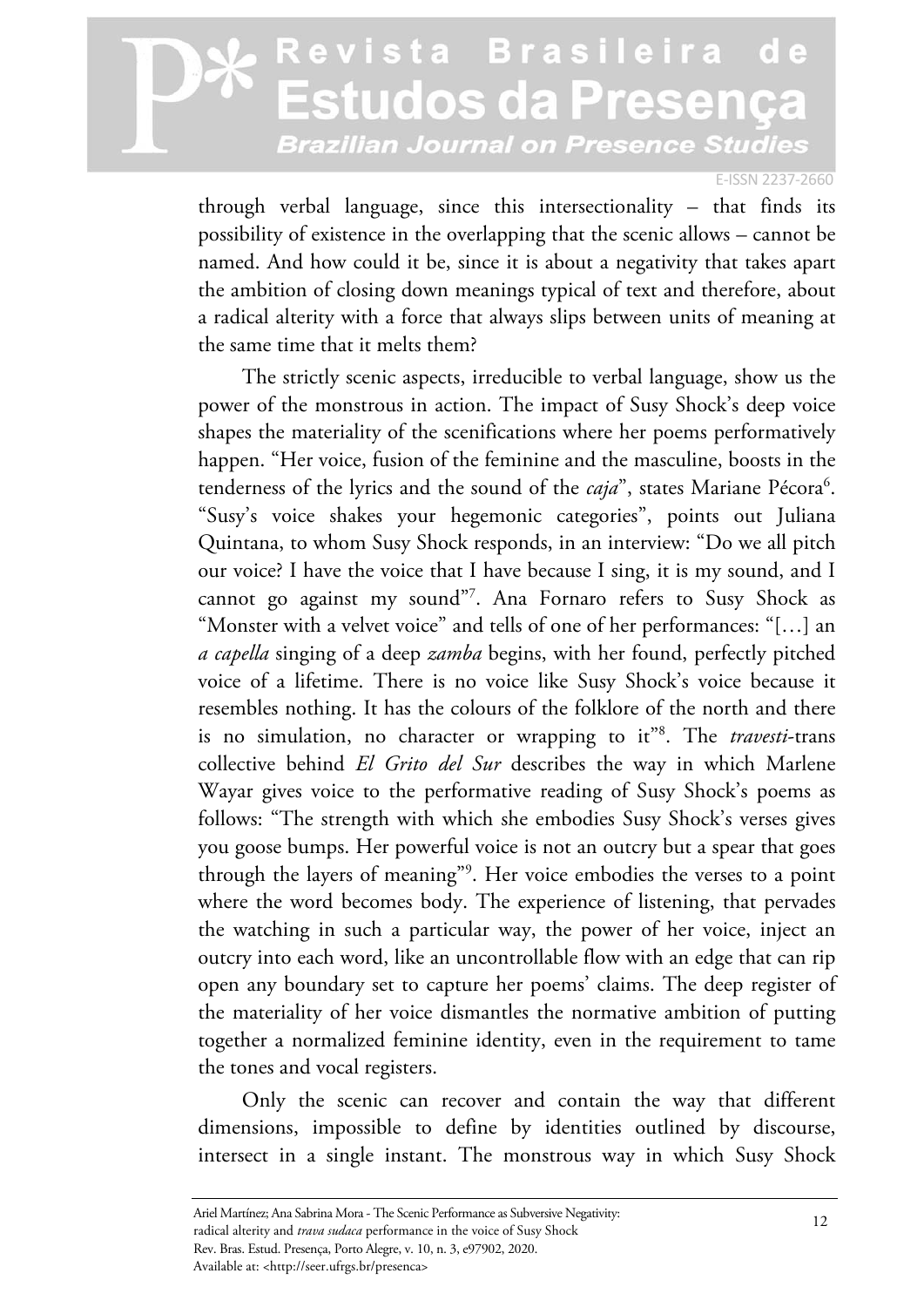#### E-ISSN 2237-2660

breaks the gender coherence that the heterosexual intelligibility demands – the achievement of an authentic and legitimate femininity – lies in the materiality of a voice where *coplas*, *vidalas* and *bagualas* reverberate. The *sudaca* genres that her scenic monstrosity shatter – recovered, at the same time, as a particular form of geopolitical enclave – account for the fact that her monstrous and unclassifiable radical alterity is hinted at by the complex tyings of the folkloric northern Argentinean and Latin American tradition and the course of the *trava*-trans collective in the reality of the local contexts, among other lines that escape the homogeneity of a discrete and coherent identity. There, where identities fail and stumble, the scenic power is able to recover, in the experiential level that turns the body into a vibrant surface, that otherness radically alien to language.

#### **The voice as an approximation to the irretrievable otherness of the scenic**

We wish to emphasize that, when Susy Shock reclaims her existence as a Monster, the monstrosity lies less in the meaning of the term than in the sound of her voice that, in complex interaction with other elements from her performative *mise-en-scène*, escape the possibility of being precisely articulated in any full identitary meaning. But to be able to move forward in this idea, we need to take a detour.

The voice is a key element in Susy Shock's scenic performance. The voice, as an analysis category, has been used to describe a series of aspects of the social and political life. Numerous contributions belonging to specific lines of feminism have played a part in uncovering, or building, the *feminine voice* as a resource from which it is possible to politically claim and represent the demands of an authentic identity (Gilligan, 1994). As a political strategy, the self-representing function of the feminine voice holds the power to contrast and rectify the patriarchal distortions of the reality and experience of women. This self-representing possibility has been a key piece in the politics of identity and has brought along the promise to give voice to minority and excluded groups. Thus, retrieving the subalternized voice has been a part of a wide emancipatory agenda.

Connected, in this way, to social movements, the voice must be viewed as the attempts to install, maintain or expand a discourse that guarantees recognition and, therefore, allows the identities that are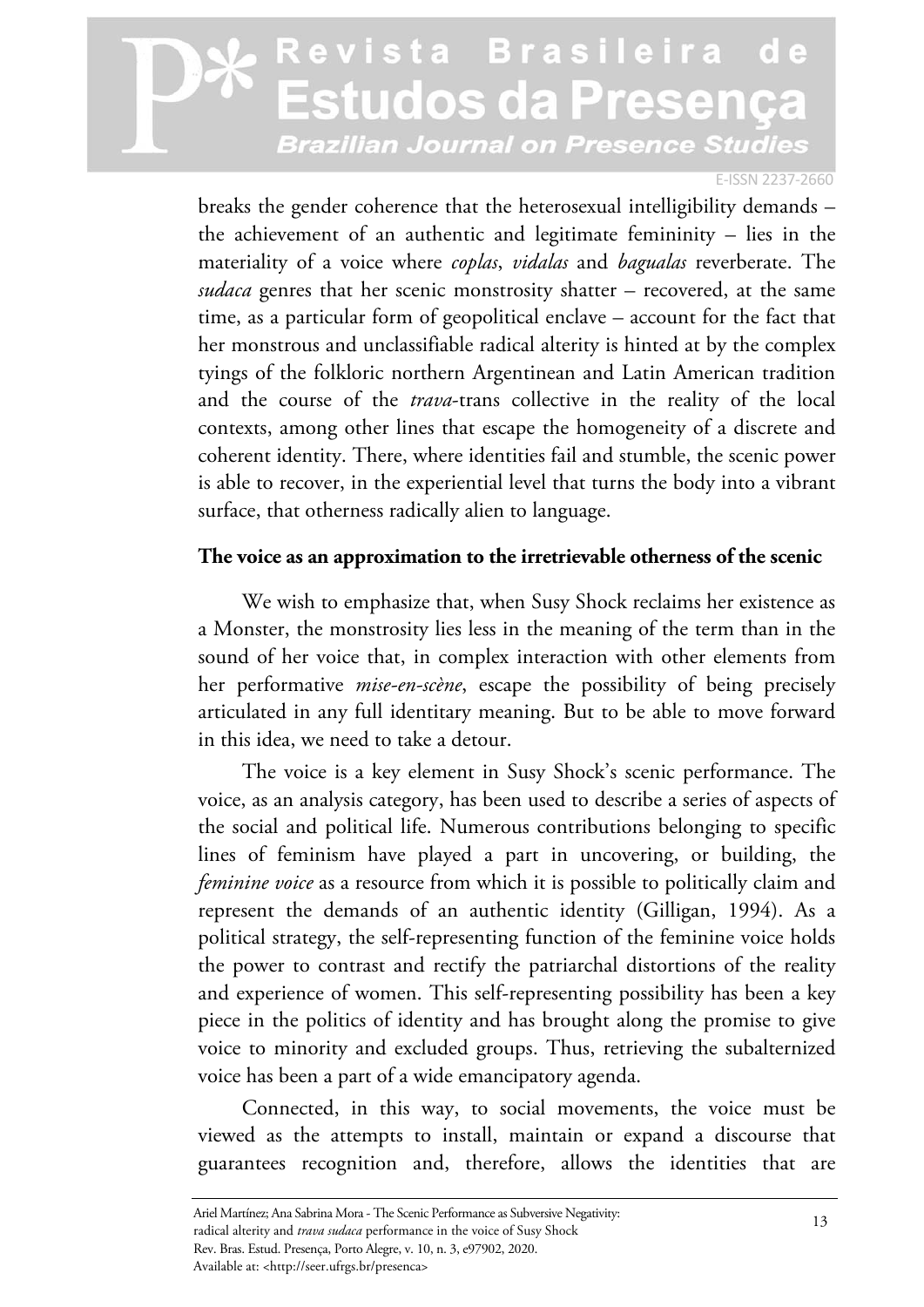#### E-ISSN 2237-2660

considered different to achieve the necessary redemption to be included under the terms of legitimacy (Silverman, 1983). In this way, the aim to 'give voice' implies an access to language and the possibility of selfdesignation. Beyond individual experiences, the political identity reclaimed by the voice sheds light on collective and shared experiences (Crossley; Crossley, 2001), fundamental in order to bring together – under the identitary categories that already circulate and constitute the power dynamic – the members of minority groups that face prejudice and discrimination.

Nowadays, the political power of this perspective on the voice can be, if not criticized, at least problematized. The voice confronts us with a multiple and contextual character. Within a group, or even within a subject, multiple voices interact. Like this, the voice confronts us with a double epistemological problem – the one about multiplicity and the one about representation. Many have criticized the theoretical assumption that ties together empowerment and the adoption of a voice in terms of assuming one of the identities cut out by the available discourses. Here it has been noted that the voice offers superficial forms of inclusion. Therefore, at best, it traps under normatively saturated identities any attempt to resignify the assigned position in the division of power or, at worst, it essentializes personal and group identities, not addressing the problem of power not only as that which coerces and represses, but as that which produces the very terms that restrict any radical transformation of the terms that divide the intelligible and the unintelligible (Foucault, 2008).

Appealing to the voice as a guarantee of truth and self-presence, as an expression and assemblage of self, as revealer of an identity able to transform the non-hierarchical dynamics of difference, may disguise – and to many intellectuals it does in fact disguise – the exclusions that underlie in the apparent representation of a political identity that hides the operation of multiple axes of power (Stryker, 2006). In view of this, that idea of a voice as a revealer of the truth of an inner self is hard to uphold convincingly in a theoretical context that admits the limitations of the political strategies that aim to find a legitimate place within the terms of language.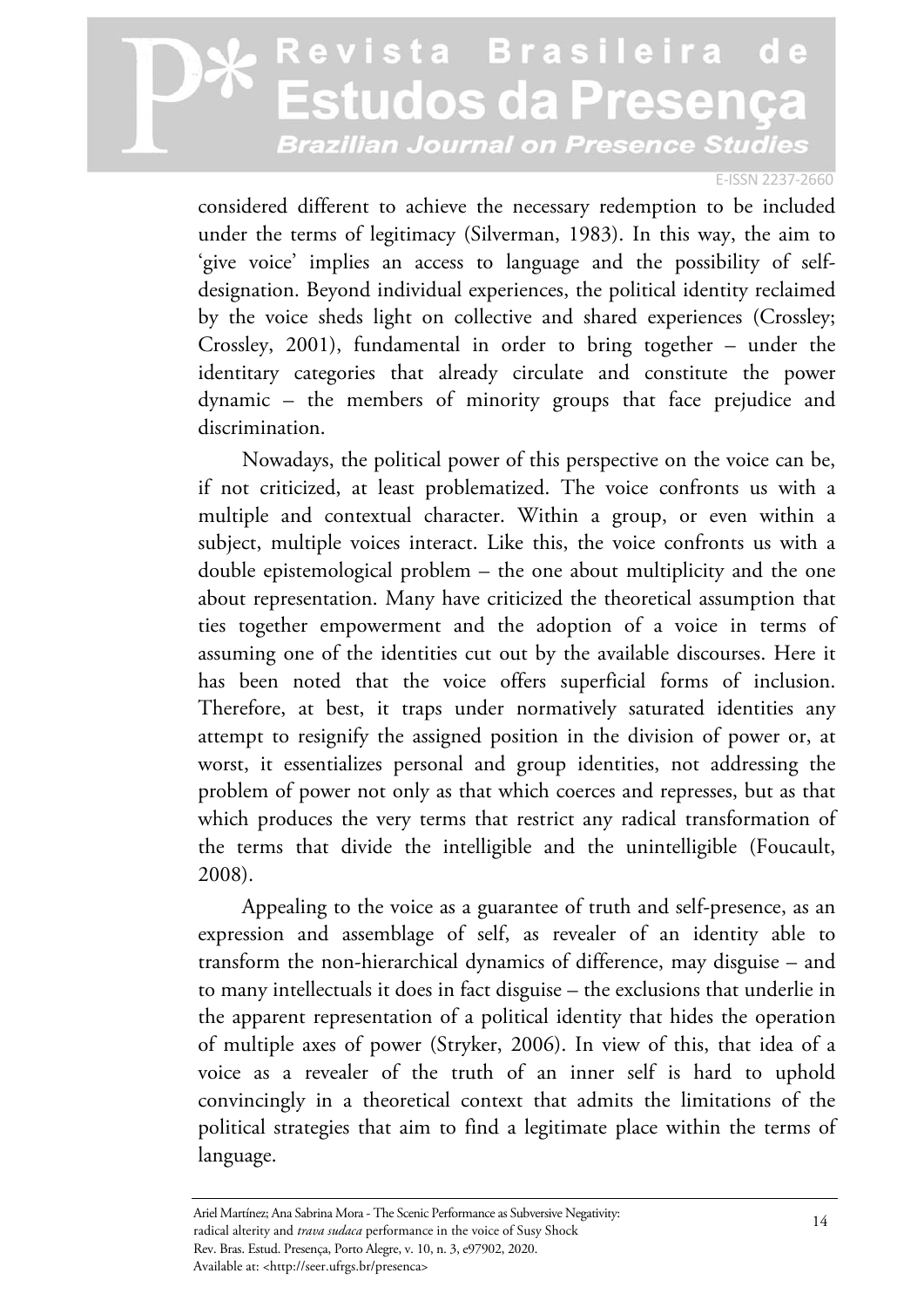#### E-ISSN 2237-2660

Accordingly, if we can observe that, in the context of the politics of identity, the voice is inscribed as *representation*, it is possible to confront the voice in its *presentation* noting the multiplicity of voices and elements that those voices interact with, that reclaim a place between the problem of representation implied in the impossibilities inherent to language (Lacan, 1988). Before the unquestionable appeal of the discursive domain and the power of language prevailing since the middle of the previous century, we can find other ways of reclaiming the multiplicity of the voice in the field of anthropology. This discipline has emphasized the methodological relevance of participant observation to suggest that we should observe not only the semantic content of speech, but also the aspects related to action as well as, we could state, a certain dimension of alterity that exceeds any attempt to enclose it in discourse. Evidently, as some anthropologists note, each speaker has at their disposal numerous ways of speaking associated with linguistic norms, professions, genders, social statuses, parenting roles, age groups, ethnicities, and such variability includes lexical choice, variations in fluency, phonology and syntax. In this way, the voice can sound different and even change in different contexts. Therefore, the uses of the voice are revealed as multiple in the scenarios of a singular enunciating subject. Along this line, it has been suggested, we should not be looking for a *real self* represented through a single totalizing identity, since the self is scattered in the multiple voice as well as in the interstitial spaces between the voices and between the terms that language provides us to name identities. Even when there is a single agent, the differences within (Braidotti, 2000) reclaim multiple voices that the limitations of language cannot resolve.

As it can be seen, there are considerations about aspects of the voice that poststructuralism does not consider, since they confront us with the limitations of language. And, precisely, what matters is to study the way in which Butler – in her initial conceptions regarding performative gender – does not consider the dimensions of the voice that imply an excess regarding the linguistic terms available. Several ideas presented by the French philosopher Jacques Derrida (1978) became the focus of contemporary postmodern thinking due to its exploration of the notion, among others, of *phonocentrism*. As such it understands the historical premise that locates speech as the language form that identifies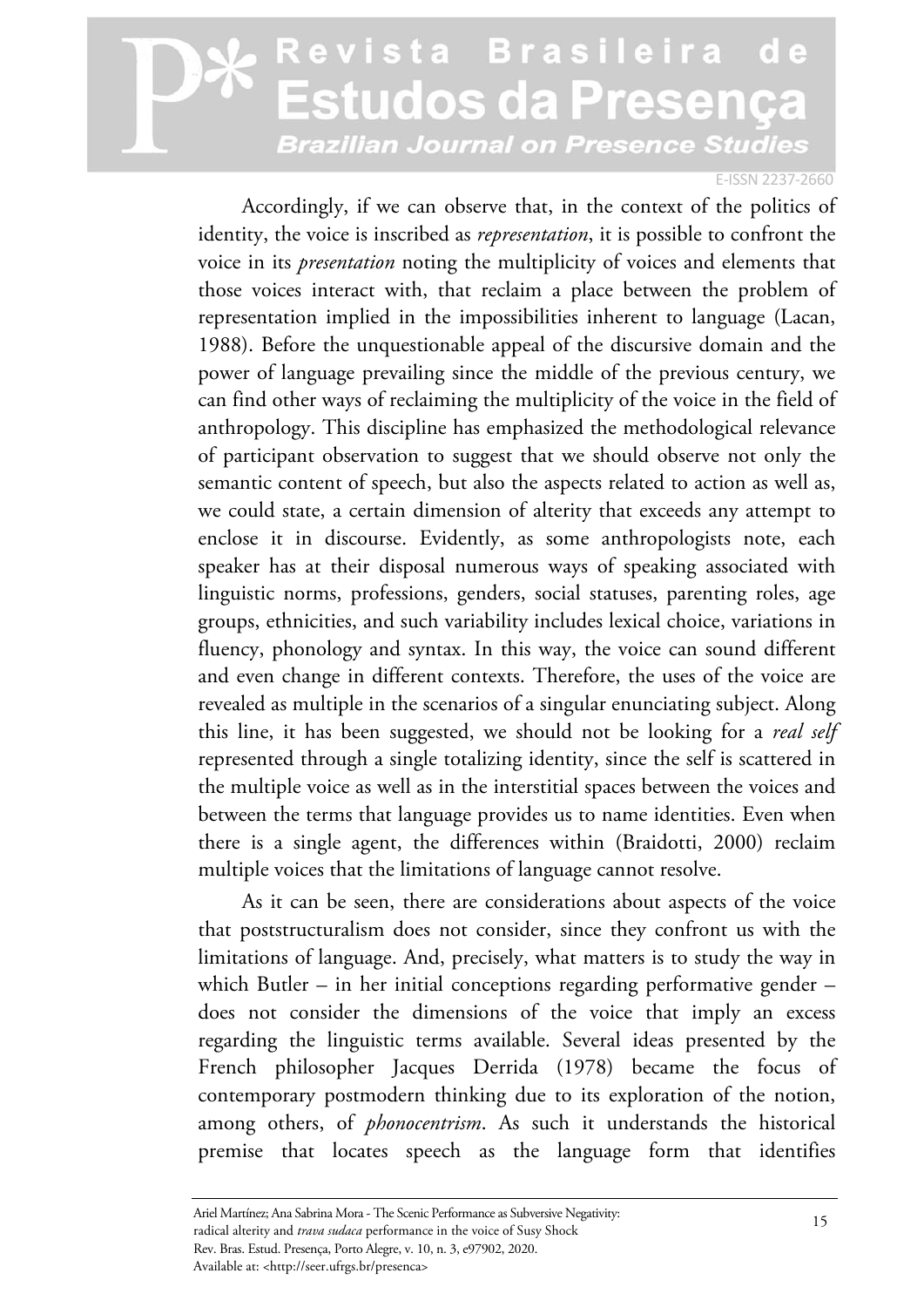#### E-ISSN 2237-2660

comprehensively with the fully human. Derrida states that there is nothing more intrinsically human than the non-phonetic forms of communication, such as the sign or writing. Like this, he locates phonocentric moments in the western tradition that led to the consolidation of the power of speech over other forms of language.

Speech is privileged in the phonocentric tradition because it implies immediate communication, transmission, and reception of meanings. As Derrida suggests, when we articulate words, we operate on the assumption of a pure and unmediated presence. These ideals of perfect self-presence and immediate possession of meaning, with respect to Derrida's metaphysics of presence, contrast with writing as an artificial means that comes between -and therefore maintains at distance – the parts in an act of communication. From the phonocentric prism, writing opens a space and time distance between subjects, and the absence of an author removes the certainty of what we should understand or interpret from the written text. Therefore, if speech implies expressivity and direct communication, writing, by virtue of its artificiality, arbitrariness, and impersonality, is open to mistaken interpretations or wrong appropriations and is, consequently, not effectively expressive or communicative.

The supremacy of speech and the repression of non-phonetic forms of communication weave warps in the fabric of the western construction of being. Derrida states that in the western metaphysical tradition, the voice barges in not only as a natural actualization of language, but also as meaning and source of self-presence. The privileged bond of speech with thought and meaning is, according to Derrida, what characterizes logocentrism, which is also a form of phonocentrism: an absolute proximity between voice and being. Even though the voice, in this context, may be interpreted as the bearer of self and identity, we meet a different aspect of the voice, irreducible to language, where a sort of effective presence takes place, in sonorous aspects that compose the scene where the subject consists as such, that identity in itself cannot contain.

Adriana Cavarero (2005) examines the role of the voice in the history of philosophy and notes the way in which Derrida undermines those aspects of the presence of the voice beyond linguistic representation. According to Cavarero (2005, p. 14) the metaphysical tradition tends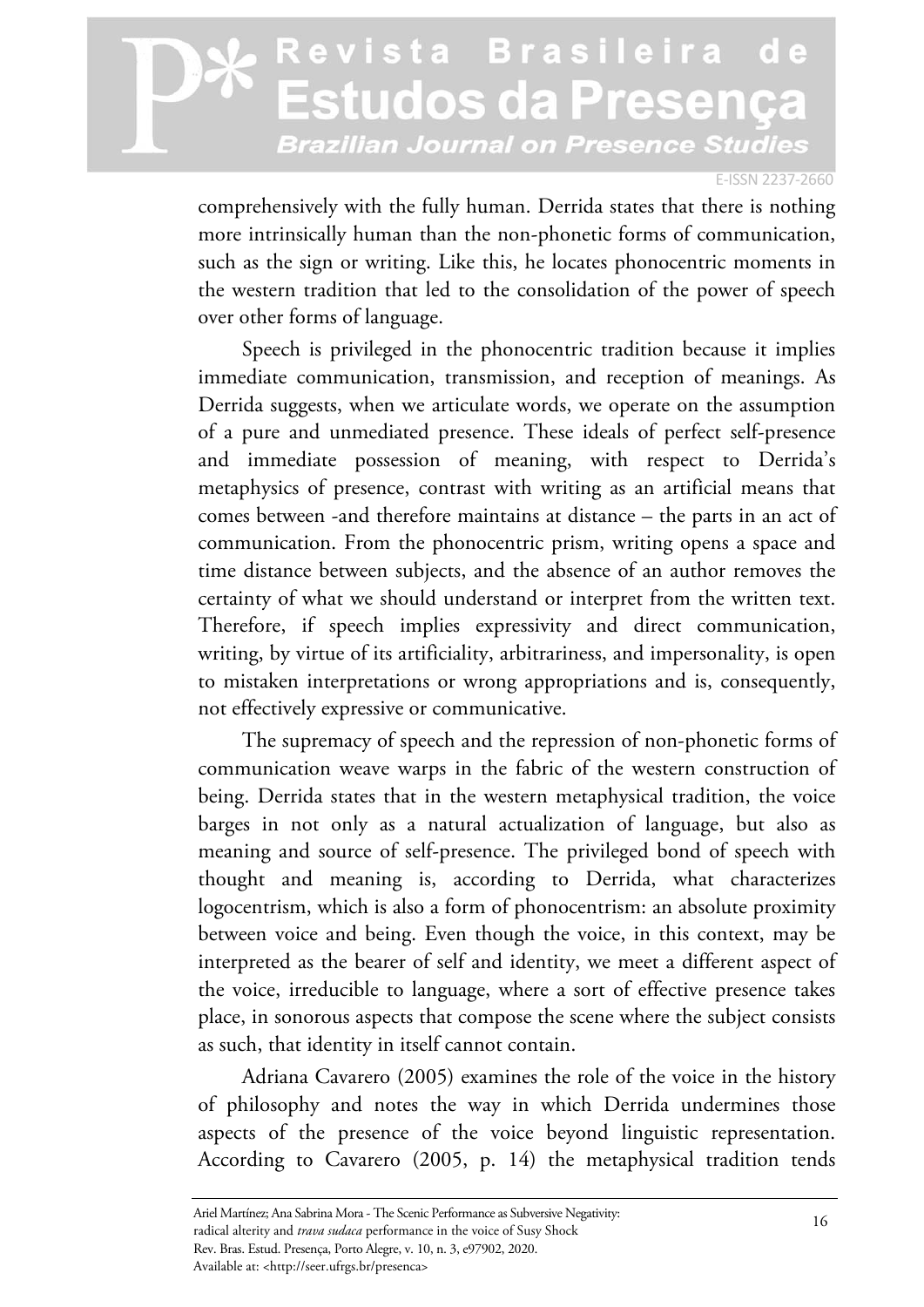#### E-ISSN 2237-2660

towards a "devocalization" of speech, a mechanism aimed at "focusing on speech and the voice itself, while it neglects the vocality of the speakers". Derrida's critical work, Cavarero argues, bears witness to the way in which the voice is represented as an acoustic signifier that fuses with the signified, giving the illusion of presence under the terms of representation. Instead, the genuine game of signs that characterizes writing is subversive to Derrida because its spatial organization undermines the absolute identification of signifier and signified that the voice appears to present. The privilege of writing implies an act of denying the voice a meaning of its own, not always destined to word, that entails the impossibility of theorizing speech as a material act. From our point of view, representation in language, writing itself and the naming of identities confront us with a discursive dimension unable to reflect the complexity of the intersectionality that the scenic presentation allows to recover, a complex simultaneity that the very temporality and spatiality of language take apart.

If we heed Judith Butler's early theoretic postulates (2007; 2008) regarding gender performativity, it is not difficult to note that the strong appeal of language that imbues her entire theory dismisses the presence of any dimension that implies an excess not reducible to linguistic categories. The voice, in its dimension of presentation beyond representation, has no place in her ideas. The sounds involved in language beyond the linguistic meanings seem to disregard the sonorous dimension of the voice, indispensable in the scenic character that the author herself awards to the performative unfolding of gender identities. The voice, we argue, is a scenic component that contains the possibility to indicate the connection between the noted radical alterity and the limitations of language. In the same way, we can attend to the corporalities in a multiple torrent of "subtle corporal acts" – in Butler's own terms – to point out a complex element that, in interaction with the multiple axes of power that intersect, highlights the restrictive character of language when it attempts to identitarily delimit the surplus character of the scene. Undoubtedly, the Derridean presence in the Butlerean thought weaves un underlying position regarding the treatment of a circulating sound that does not find a proper place in linguistic meaning.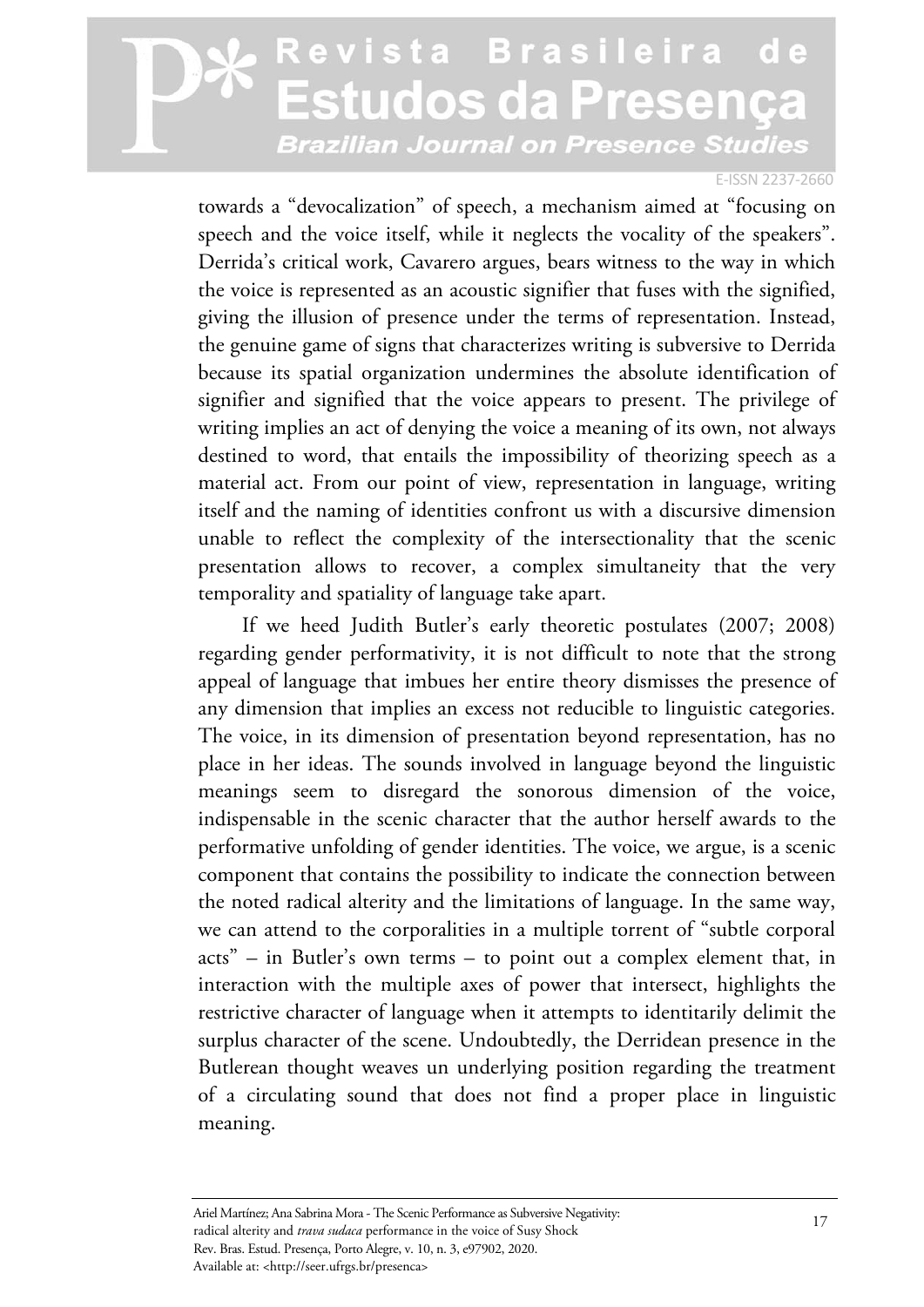#### E-ISSN 2237-2660

In spite of the fact that, in tune with Derrida, Butler (2007; 2008) draws away from any project that tries to link in a *natural* way the voice, the body and a specific identity, the fear of falling into essentialism and naturalism lead her to recognize any excessive dimension regarding the possibility of signification. We do not wish to point out, against Butler, the existence of a feminine voice that is able to express, beyond language, a revealing feminine nature and therefore the truth of a feminine self. We suggest, rather, that if, as Butler explains, femininity, like any sex-gender identity, is composed through a performative *mise-en-scène* that precedes its stabilization in an identity named in language, the scene itself produces an excess, a circulating negativity that is impossible to stabilize in language (Bersani, 1995; Berninin, 2015). It is true – Butler would recognize that any identity is failed. But the argument that she uses to attack identities refers to the fact that they do not count on the substantial support of a necessary foundation (Butler, 1992). From our point of view, the failure of identities is also the failure of language in its ability to represent the totalizing ambition of the logic of identities. Despite this, Butler does not abandon the discursive field as the arena where to wage the discursive resignifications that a possible political transformation entails.

Butler distances herself from the representation politics of feminism and its notions of essentialized identities. But her "gender performativity" proposal flares up the place assigned to language. Against the expressive conception of gender identity, Butler (2007) states that the "metaphysical substance" that is regarded as the source that gender expresses is actually the effect of a continuous series of corporal acts that are materialized in discourse within a binary gender normative system (Martínez, 2018). A series of acts produce the truth of the self as a "performative accomplishment" announced in discourse and such an accomplishment is the result of the effect of a "subtle and politically reinforced performativity" that cannot be thought of outside language.

Despite the powerful Butlerean conceptualization on gender identity as performance, the author takes a position that does not allow to conceive scenic, vocal aspects, among so many others that can circulate within language even if they cannot be articulated under its terms (Weir, 1996). Judith Butler's ideas – and the Derridean echoes in them – attest to the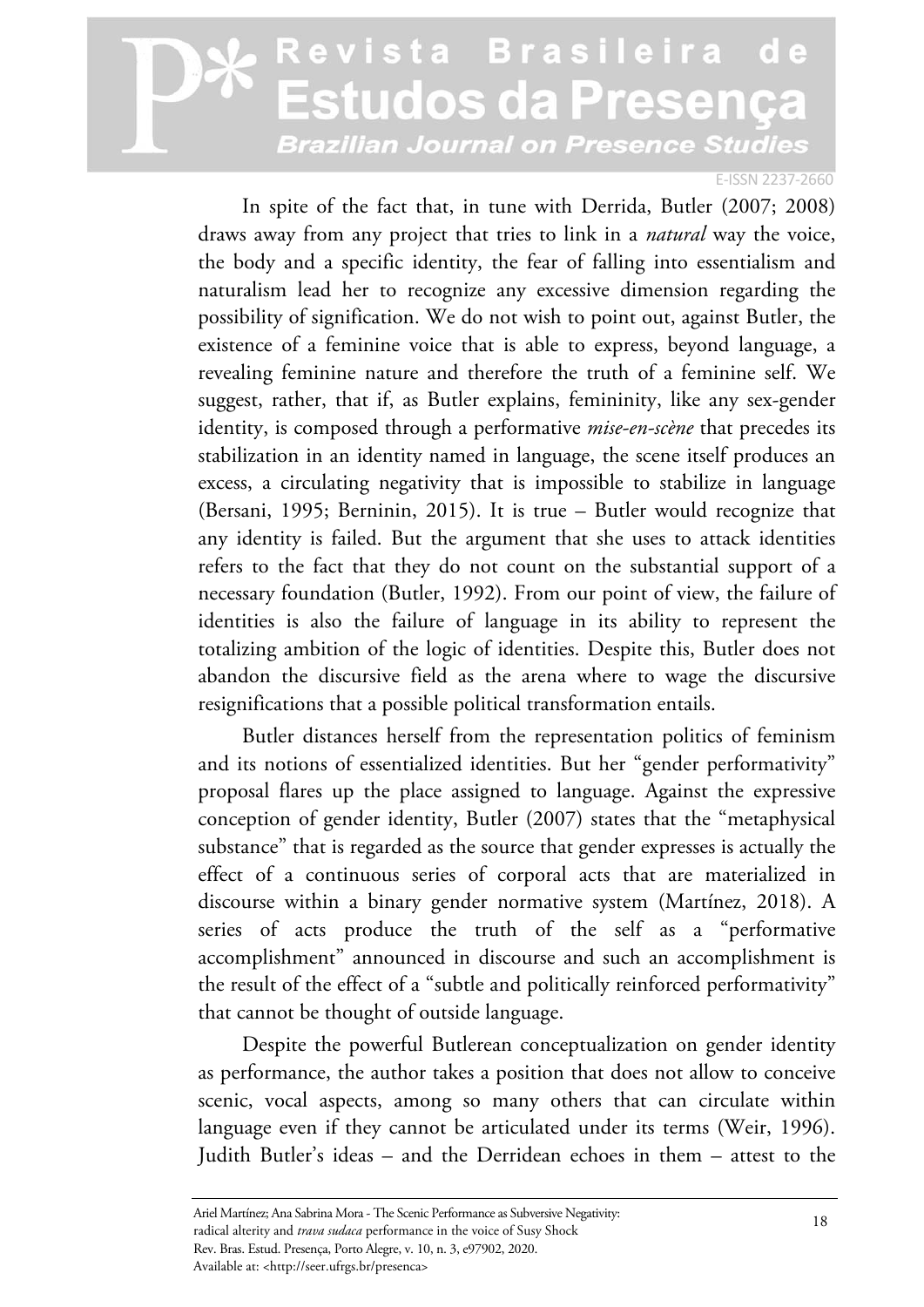#### E-ISSN 2237-2660

elision of the manifestations of the voice that indicate a radical alterity that dismantles any identitary ambition, be it legitimate or illegitimate. Susy Shock is a multiplicity of presences that intersect and that, in their impossibility of being named, do not find an identitary location. To name her would be to encrypt her in a denomination that, finishing the radical otherness inherent to her scenic presentation, would tie her to the games of linguistic power. No revindication can radically resignify the terms of the linguistic taxonomies.

Vicky Kirby (2006) suggests the way in which the visual is installed as a privileged dimension in Butlerean thought. However, Kirby refers to the discursive sedimentation that structures the intelligible. Her thought focuses on identities under the premise that installs the scenic as a linguistic sign. For Butler, that which is composed as linguistic sign agrees with the epistemic *a prioris* that determine what Kaja Silverman (1996) names as *the threshold of the visible world*. Butler is unable to explore a domain of the visual or audible that implies a dimension that overflows the linguistic. The way in which the world is revealed to us, in its multiple dimensions, exceeds the limitations of language. To paraphrase Silverman, we could well ask ourselves about the threshold of the audible world to dwell on the sonorous aspects of the vocalizations, tones, rhythms, volumes where lies the radical otherness that makes of Susy Shock a monstrous placement, one without a clear and defined identity position. The voice, viewed in this way, as a component of the even greater complexity of the scenic, admits this deep epistemic reflection placed in a delicate and fluctuating limit between the discursive aspects and its radical alterity.

Regarding Butler's work (2007), we can note that the political proposal that underlies in the theory of gender performativity attempts to dislocate visual acts, although from a perspective where the scenic configuration is only understood in terms of discursively intelligible meanings, a level in which the sex-gender coherence and authenticity is rendered in the context of what she names as *heterosexual matrix*. In a more or less explicit way, Butler's critique involves the privilege of what is made visible by discourse. What meets the requirements of the visual within discourse is what participates in the imaginary construction of the sexual difference in the western world – that is to say, the construction of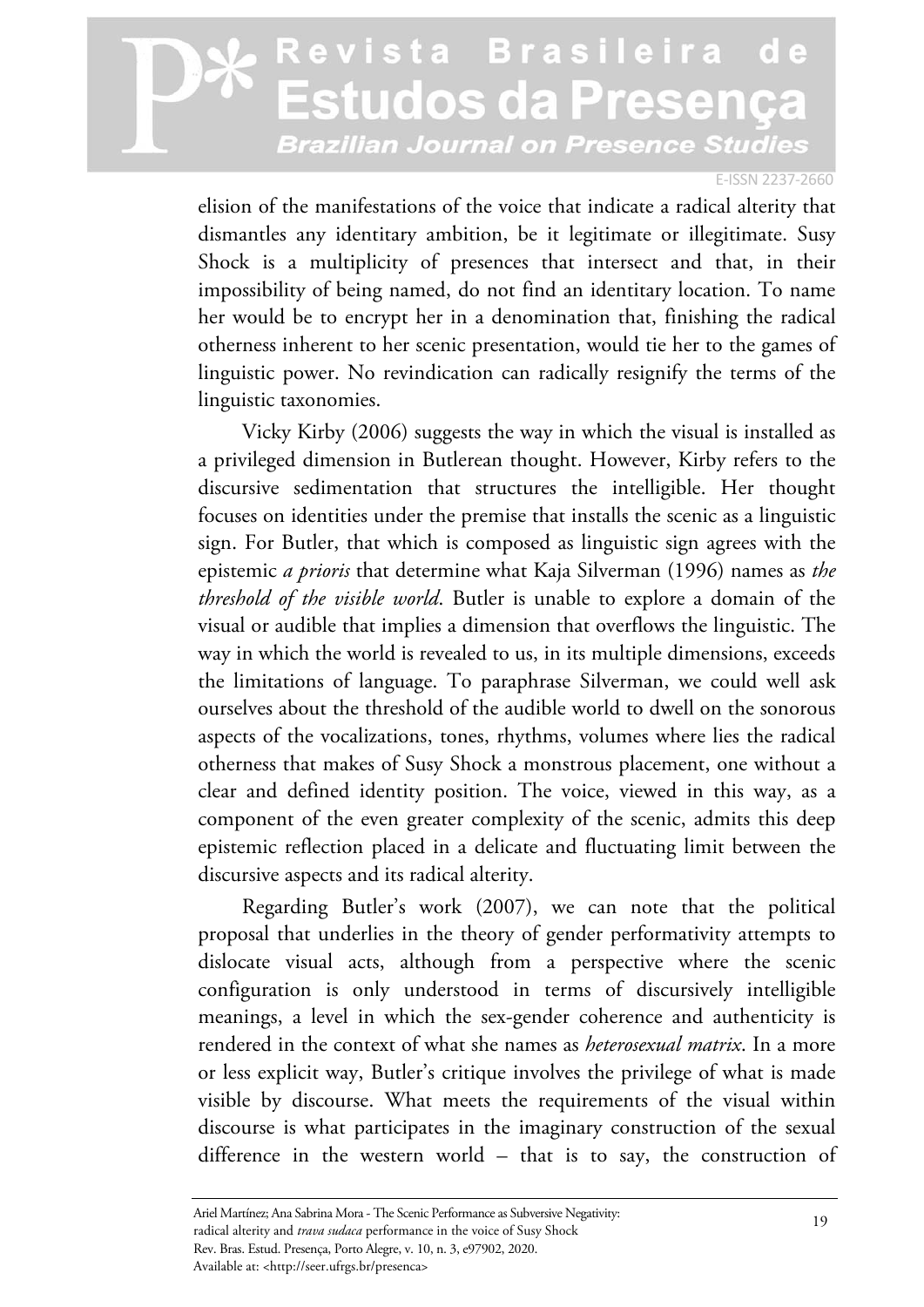#### E-ISSN 2237-2660

identities instituted in the same bodies that discourse itself materializes under its domains. In this way, the drag *mises-en-scène* that, at first, are at the basis of the production of Butlerean ideas regarding gender performativity hold an eminently discursive-visual component. That discursive-visual character that imbues her proposal answers to her absolute interest in language. The radical alterity that Susy Shock's performative *mise-en-scène* lets us contemplate becomes source of an epistemological negativity able to highlight the discursive frameworks that restrict the visual and the audible under identitary denominations (Butler, 2009). The scenic as we understand it implies the impact and corporal sediment of that overflow that, with a register as multiple and complex as the performative scene itself, cannot be recuperated by language.

Certainly, Susy Shock's vocalization can be considered a scenic component from which the vocal material collapses in the linguistic representations and prevents a more detailed and concrete study regarding the way in which that dimension participates in the production of identities. If the performance is understood as a scenic condition of the realization of gender as theatrical, Susy Shock's voice allows us to suspect of a dimension beyond the linguistic although profoundly scenic. This dimension is manifested in practices that provide a condition for the production of significance but that, nevertheless, far exceed it. The conceptualizations of speech used in a discourse that theorizes about the performative scene should pay more attention to the forms that do not move forward along the lanes of the linguistic signifier. The notion of radical alterity ought to matter in a gender performativity theory, since such alterity is where intersectionality is scenified in the clearest of ways, even if it escapes the possibility of being named.

Pamela Hendricks (1997) has arduously worked on the racialization of the voice, particularly referring to the timbre or "color" of the voice. The racialization of the voice, however, is the linguistic form in which an identity tries to capture, with a totalizing and closing-down ambition, the sound as a radical alterity stripped of any linguistic marks. The discursive capture of the audible and the visible attempts to annihilate the radical alterity that language stumbles upon. Nina Eidsheim (2019) makes it clear that the interrelation of the visual and acoustic perception is the reason why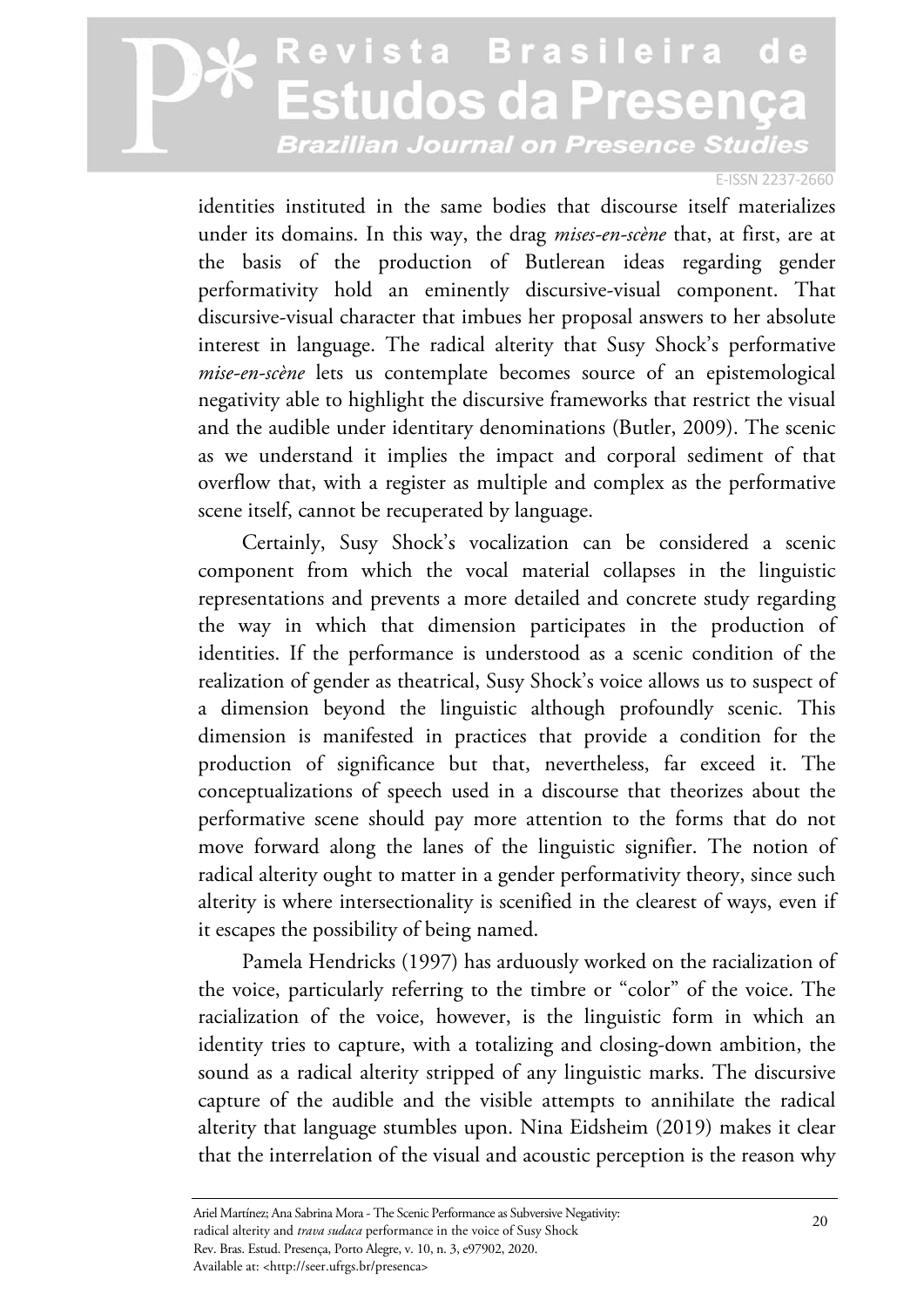#### E-ISSN 2237-2660

narratives that are racially essentialized under inferiorized identitary categories of the voice are so persistent. The way in which a listener identifies a sonorous source through hearing consists in a language operation that makes that incomplete information intelligible: the listener absorbs the sonorous character into already known categories as a sonorous, inarticulate and radical alterity. The discursive elements frame the scenic elements under a supplementation that transforms the performative presentation into a practice that assigns identity and therefore restricts the power of the scene.

Facing the capture of a performative scene through normative racialized, genderized –among other axes of power that participate in its structuration – schemas, we must acknowledge the negativity that remains embedded in various discursive regimes that intersect in a way that is as complex as it is elusive. When Butler states that, in mimicking gender, drag implicitly reveals the imitative structure of gender as well as its contingency, the type of performance that she refers to speaks of a kind of *mise-en-scène* that attempts to create an illusion of gender coherence. Susy Shock allows us to think about the irruption of a radical alterity that emerges in its own performance to de-totalize the ambition of coherence that any identity makes possible. Susy Shock's vocal execution interrupts the image of feminine coherence normatively constructed and actualized. Therefore, the sonorous aspects of her voice reinforce the monstrous scene that is performed. Even if Susy Shock's visible body produces a gender that can be tied to the feminine identity that the heterosexual matrix of intelligibility normatively produces, her voice does not take part in such production, since, from its impact and material presentation, it interrupts the efficacy of the norm. Moreover, it installs the scenic character of the monstrously *travesti* and, from there, interrupts the production of transsexual identities, which already have a place in the power and language games, and with which the medical system normalizes even the tone and register of the materiality of the voice. It is also the voice that the *copla* requires. Instead of vocalizing the voice that matches the required identity for intelligibility, the intersection with the voice of the *copla* monstrously decompletes, as an eruption of the excessive alterity, the coherence that any spectator,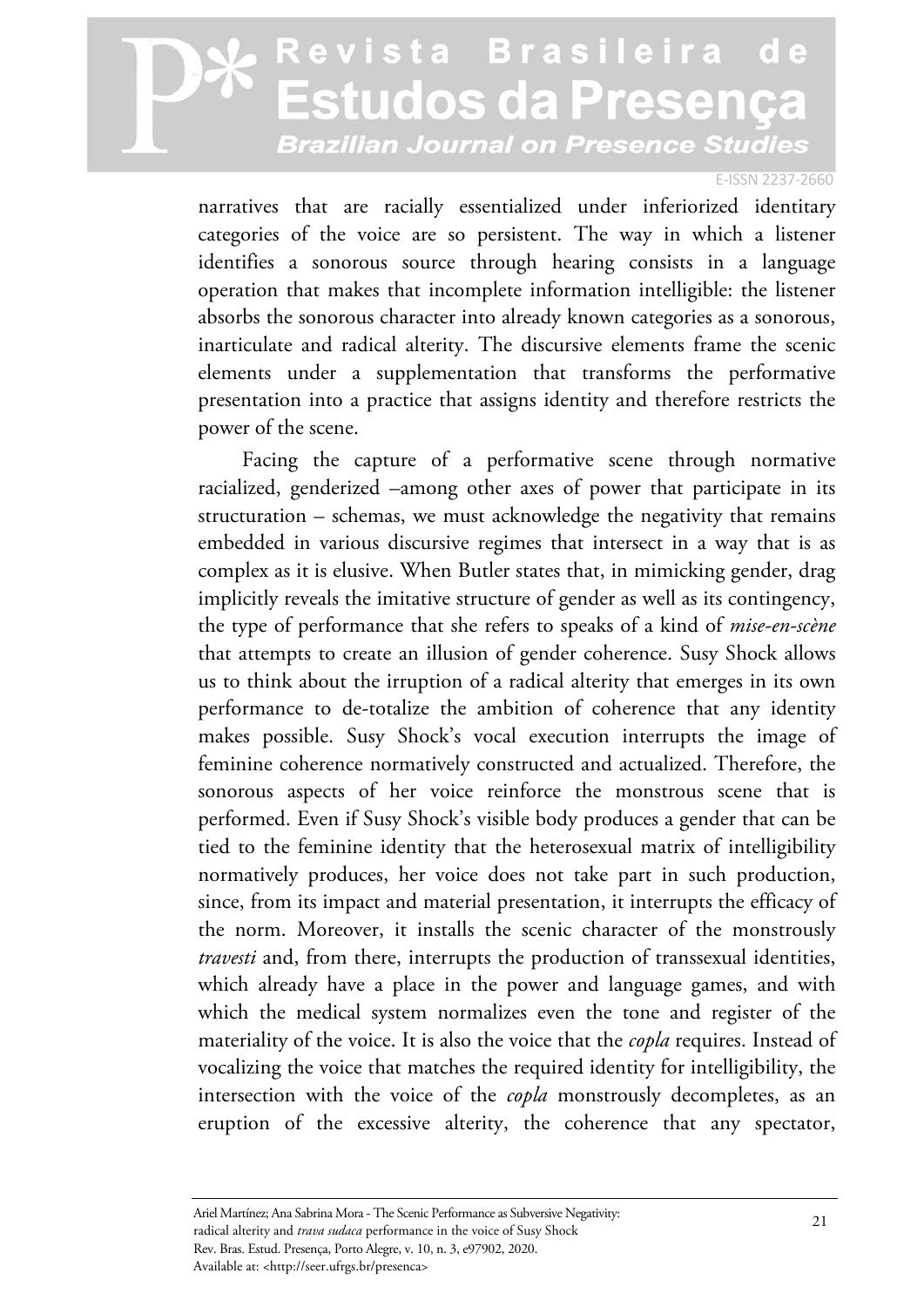E-ISSN 2237-2660

organized by the normative terms of intelligible identities, projects on the scene (Massumi, 2002; Featherstone, 2010).

No performance absolutely matches the identitary conventions of the functioning of the performance. Susy Shock confronts us with the intrinsic radical alterity when her *mise-en-scène*, outstanding in its vocality, becomes an elusive mark of any gender-discursive ambition of the available identities. The *coplera trava sudaca* – all at the same time and none of it as well – voice of Susy Shock confronts us with the monstrous because her voice is heard without a clear bond with the visual. In that way she demonstrates to us the complex overlapping that the radical alterity always entails, monstrous when dislocations evidence identitary limitations. The normative frameworks contained in discourse attempt to suture the unnaturalness of the links between the intersecting overlappings, spaces where the threateningly disruptive alterity beats. The attempts to suture the visual and the sonorous, to simply name two of the multiple dimensions that we are not even capable of naming, confront us with the complex discursive operation that identities require to accomplish the coherence of grafting a voice not located in a particular body to make the voice its source.

Susy Shock's performance is paradigmatic regarding that discursive operation that her scene causes to fail. Susy Shock is a monster because her *mise-en-scène* confronts us with the radical alterity that disrupts that suture operation, it breaks the illusion of an interiority that is permanently instrumentally expressed by a voluntary subject. The radical alterity that Susy Shock reveals disturbs the attempt to incorporate the voice into an impossible unit. Susy Shock turns the voice into a tract where the radical alterity beats strong enough to upset heteronormativity and even language itself<sup>10</sup>. She indicates the ungraspable power of interrupting the illusion of coherence of any identity. Butler has noted that gender as a reproduction practice runs the risk of failing, but she never theorized that the void of meaning can harbour the negativity that can threaten the solidity of any normatively sedimented discourse. The monstrosity that Susy Shock reclaims reminds us of that.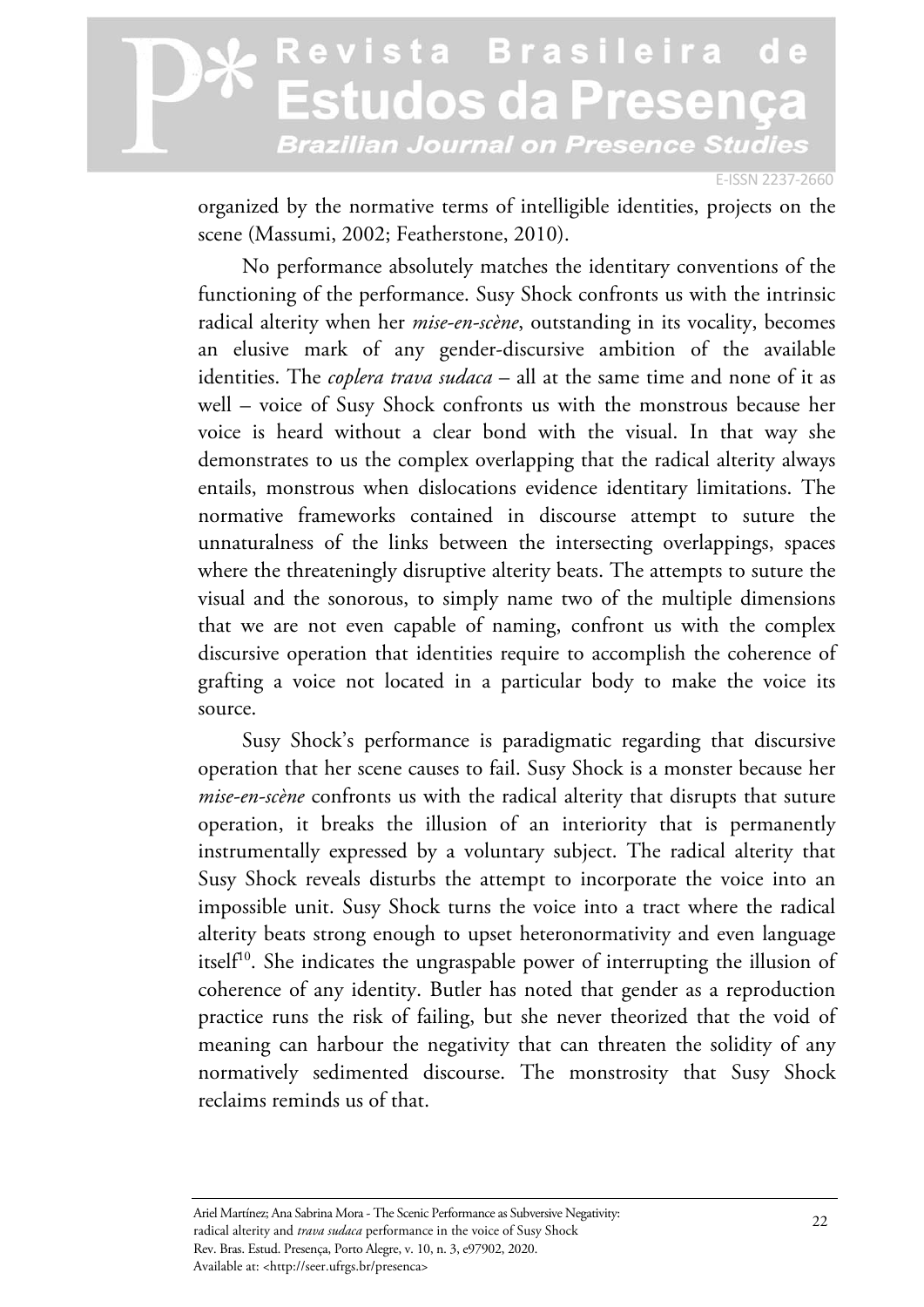E-ISSN 2237-2660

#### **Notes**

- 1 This article emerges from the research and critical reflection brought about by the dialogue between the research projects "Body, affection and performativity in contemporary artistic performances" (H810), lead by Dr. Ana Sabrina Mora (said project is closely connected to her individual research as a CONICET investigator) and "Gender identity and body. Transgender self-perception and performances in artistic production environments" (PPID/H060), lead by Dr. Ariel Martínez. Both projects are accredited and subsidized by the Secretaría de Ciencia y Técnica of the Universidad Nacional de La Plata.
- 2 These words are extracted from Lohana Berkins' participation in the documentary film "MOCHA. Nuestra lucha. Su vida. Mi derecho", which is a collective creation of the Bachillerato Popular Travesti-Trans Mocha Celis directed by Francisco Quiñones Cuartas and Rayan Hindi. It premiered in 2018.
- 3 The self-designation of *trava sudaca* is used by Susy Shock commonly both in her written poetry and songs and in her public presentations in general. *Trava* is a short version of the term *travesti*, but it also includes the transgender category. *Sudaca*, short for *South American*, is an appropriation of the European derogatory term for South American immigrants. Throughout the text, we will keep these designations since they condense senses pertinent to our analysis.
- 4 The word play within the title of her book of poems *Poemario Trans pirado* contains at the same time – at least – three areas of meaning: the *trans* identity; the reference to corporality in *transpirado* (transpired, wet with sweat) and an Argentinean Lunfardo slang close in meaning to crazy/mad: *pirado*. [Translator's note]
- 5 The *caja bagualera* is a percussion instrument typical of Andean folk music.
- $^6$  Available at <https://www.periodicovas.com/susy-shock-buena-vida-y-pocaverguenza/> on March 1st 2020.
- 7 Available at <http://almagrorevista.com.ar/susy-shock-elijo-la-incomodidad-lotravesti-negociar-este-mundo/> on March 1st 2020.
- 8 Available at <https://ladiaria.com.uy/articulo/2015/10/monstrua-con-voz-deterciopelo/> on March 1st 2020.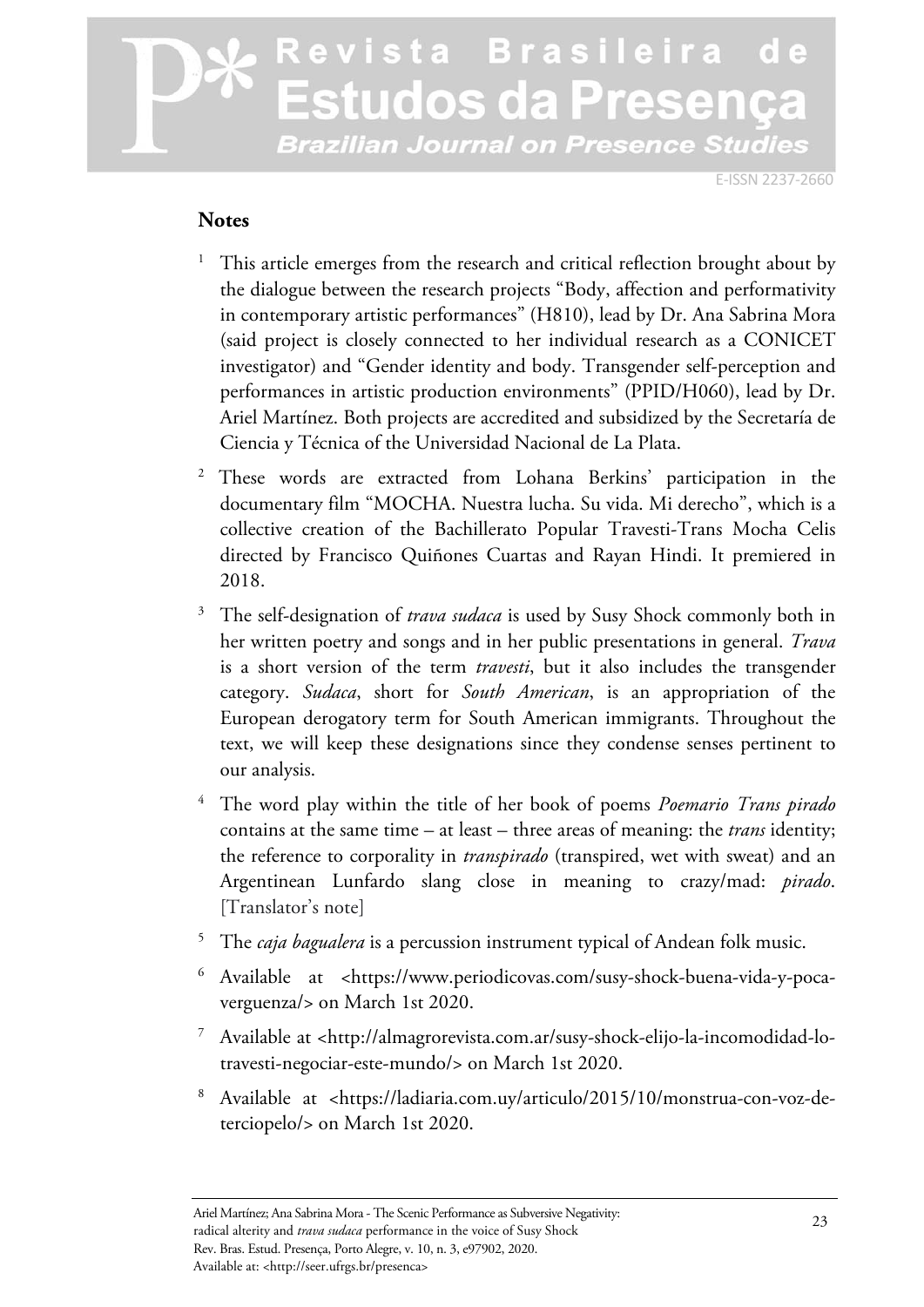E-ISSN 2237-2660

- <sup>9</sup> Available at <http://elgritodelsur.com.ar/2019/03/marlene-wayar.html> on March 1st 2020
- <sup>10</sup> To emphasize the bonds between radical alterity and Susy Shock's performative act in relation to the material impact of her voice we must, with the same energy, highlight the fact that the placement of her voice constellates around a socio-historical movement with an identity locus that does not identify with binary frameworks of cisgender intelligibility as it proclaims a political *trava/travesti/*trans identity (Berkins; Fernández, 2005; Wayar, 2018). We thank one of the evaluators for noting this.

#### **References**

BERKINS, Lohana. Un itinerario político del travestismo. In: MAFFÍA, Diana (Comp.). **Sexualidades Migrantes**. Género y Transgénero. Buenos Aires: Feminaria, 2003. P. 127-137.

BERKINS, Lohana. **Cumbia, copeteo y lágrimas**. Informe nacional sobre la situación de las travestis, transexuales y transgéneros. Buenos Aires: ALITT, 2007.

BERKINS, Lohana; FERNÁNDEZ, Josefina. **La gesta del nombre propio**: Informe sobre la situación de la comunidad travesti en la Argentina. Buenos Aires: Ed. Madres de Plaza de Mayo, 2005.

BERNINI, Lorenzo. **Apocalipsis queer**: elementos de teoría antisocial. Madrid: Editorial Egales, 2015.

BERSANI, Leo. ¿Es el recto una tumba? In: LLAMAS, Ricardo (Comp.). **Construyendo sidentidades**: estudios desde el corazón de una pandemia. Madrid: Siglo XXI, 1995. P. 79-116.

BEVACQUA, Guillermina. La Corporalidad Travesti en la Deformance Poética de Naty Menstrual. **Revista Brasileira de Estudos da Presença**, Porto Alegre, v. 3, n. 3, p. 819-838, 2013.

BOELLSTORFF, Tom. Queer studies in the house of anthropology. **Annual Review of Anthropology**, v. 36, p. 17-35, 2007.

BRAIDOTTI, Rosi. **Sujetos nómades**. Buenos Aires: Paidós, 2000.

BUTLER, Judith. Contingent Foundations: Feminism and the Question of 'Postmodernism'. In: BUTLER, Judith; SCOTT, Joan (Ed.). **Feminists Theorize the Political**. New York; London: Routledge, 1992. P. 3-21.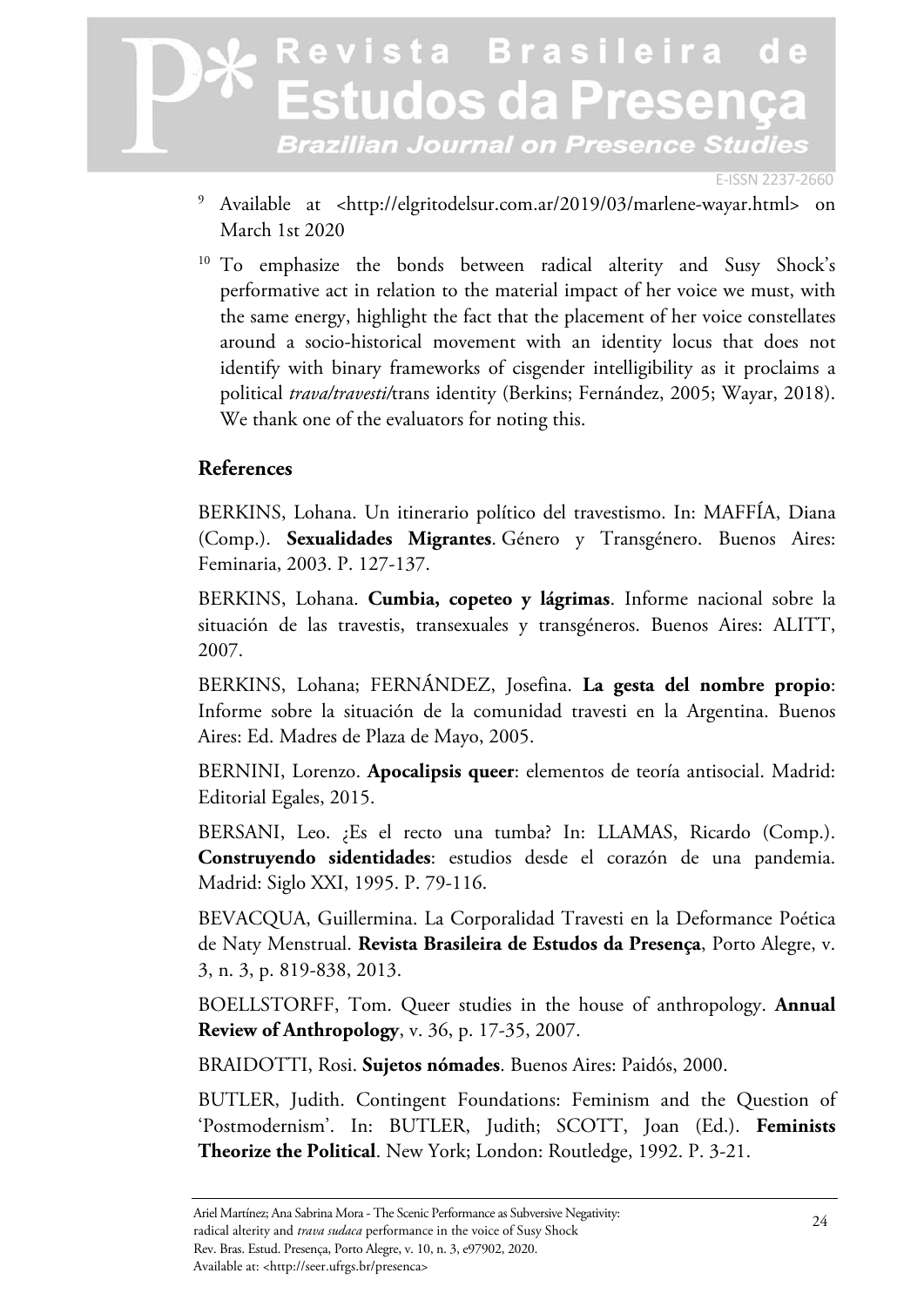#### E-ISSN 2237-2660

BUTLER, Judith. **Vida precaria**. El poder del duelo y la violencia. Buenos Aires: Paidós, 2006.

BUTLER, Judith. **El género en disputa**. El feminismo y la subversión de la identidad. Barcelona: Paidós, 2007.

BUTLER, Judith. **Cuerpos que importan**. Sobre los límites materiales y discursivos del "sexo". Buenos Aires: Paidós, 2008.

BUTLER, Judith. **Marcos de guerra**. Las vidas lloradas. Buenos Aires: Paidós, 2009.

CAVARERO, Adriana. **For More Than One Voice**: Towards a Philosophy of Vocal Expression. Palo Alto: Stanford University Press, 2005.

CROSSLEY, Michele; CROSSLEY, Nick. Patient's voices, social movements and the habitus: How psychiatric survivors 'speak out'. **Social Science & Medicine**, Elsevier, v. 52, n. 10, p. 1477-1489, 2001.

DE LAURETIS, Teresa. **Freud's Drive**: Psychoanalysis, Literature and Film. London: Palgrave Macmillan, 2008.

DERRIDA, Jacques. **De la Gramatología**. México: Siglo XXI, 1978.

EDELMAN, Lee. **No al futuro**: la teoría queer y la pulsión de muerte. Madrid: Egales, 2014.

EIDSHEIM, Nina. **The Race of Sound**. Listening, Timbre, and Vocality in African American Music. Durham: Duke University Press, 2019.

FEATHERSTONE, Mike. Body, Image and Affect in Consumer Culture. **Body & Society**, SAGE, v. 16, n. 1, p. 193-221, 2010.

FOUCAULT, Michel. **La voluntad de saber**. Historia de la sexualidad V. 1. México: Siglo XXI, 2008.

GILLIGAN, Carol. **La moral y la teoría**. Psicología del desarrollo femenino. México: Fondo de Cultura Económica, 1994.

HALBERSTAM, Jack. The anti-social turn in queer studies. **Graduate Journal of Social Science**, v. 5, n. 2, p. 140-156, 2008.

HENDRICKS, Pamela. Two Opposite Animals? Voice, Text, and Gender on Stage. **Theatre Topics**, v. 8, n. 2, p. 113-125, 1997.

KIRBY, Vicky. **Judith Butler**, Live Theory. London: Continuum, 2006.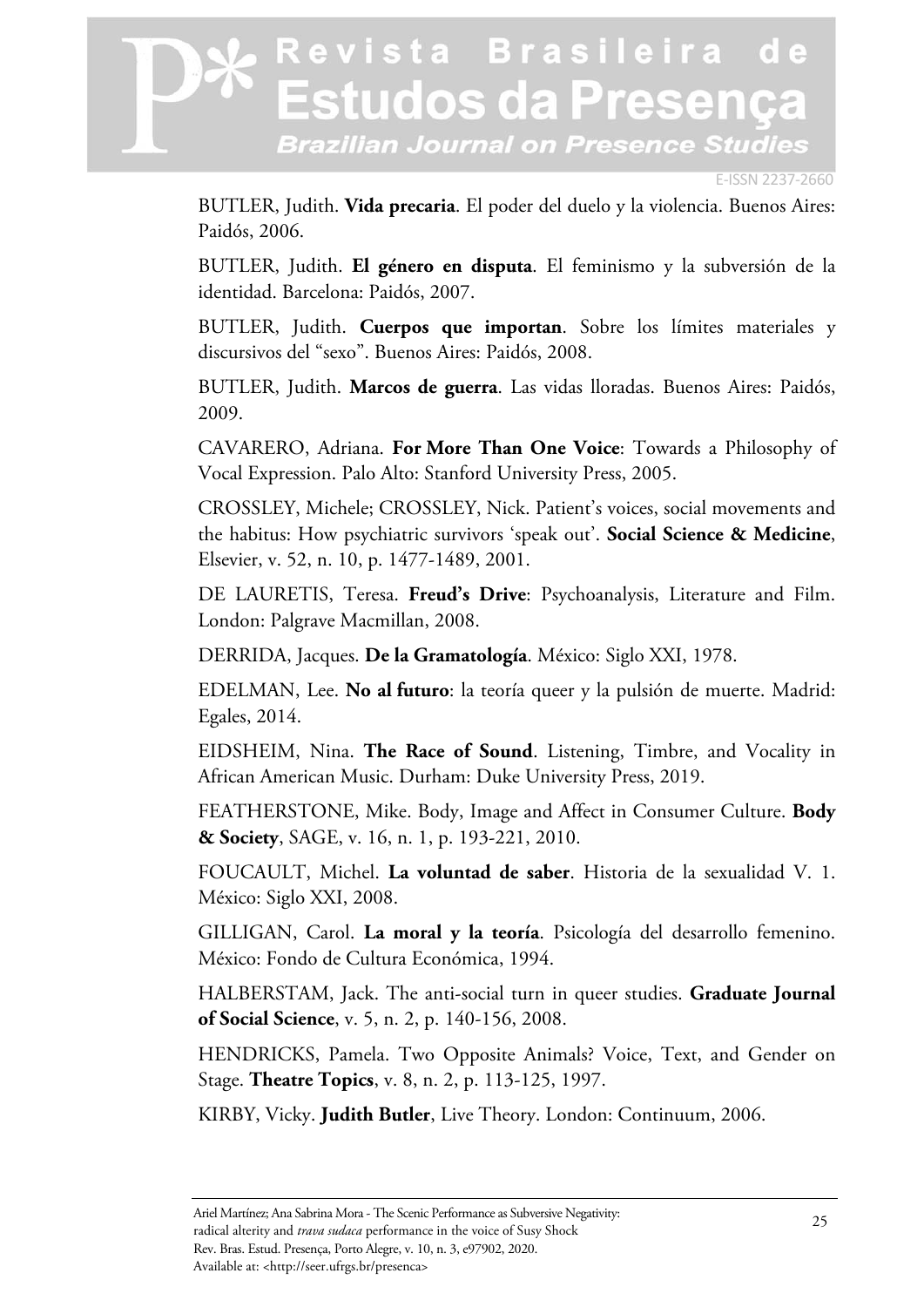E-ISSN 2237-2660

LACAN, Jacques. **Seminario**. Libro 7. La ética del psicoanálisis (1959-1960). Buenos Aires: Paidós, 1988.

LUZZA RODRÍGUEZ, Pablo. Perra en celo de un sueño rojo: de la revolución al devenir. Reflexiones desde una práctica estética sobre la posibilidad del sujeto y la política contemporáneas. **La Palabra**, v. 32, p. 139-154, 2018.

MARTÍNEZ, Ariel. Medusa y el espejo cóncavo: la raigambre normativa de la violencia sobre el cuerpo. **Universitas Philosophica**, v. 35, n. 71, p. 21-52, 2018.

MASSUMI, Brian. **Parables for the Virtual**. Durham: Duke University Press, 2002.

MORA, Sabrina. De curas chamánicas, parturientas desorientadas y monstruos felices: apuntes sobre la actualidad del debate naturaleza-cultura en la pregunta por el cuerpo. In: CRISORIO, Ricardo; ESCUDERO, Carolina (Comp.). **Educación del cuerpo**: Curriculum, sujeto y saber. La Plata: Universidad Nacional de La Plata, 2017.

PAVIS, Patrice. Del texto a la puesta en escena: la travesía histórica. **Dispositio**, Michigan, v. 13, n. 33/35, p. 29-50, 1988.

SHOCK, Susy. **Poemario Trans Pirado**. Buenos Aires: Nuevos Tiempos, 2011.

SILVERMAN, Kaja. **The subject of semiotics**. New York: Oxford University Press, 1983.

SILVERMAN, Kaja. **The threshold of the visible world**. New York: Routledge, 1996.

SOSA VILLADA, Camila. **Las malas**. Buenos Aires: Tusquets, 2019.

STRYKER, Susan. (De)Subjugated Knowledges. An Introduction to Transgender Studies. In: STRYKER, Susan; WHITTLE, Stephen (Ed.). **The Transgender Studies Reader**. New York: Routledge, 2006. P. 1-17.

VIVEIROS DE CASTRO, Eduardo. The relative native. **Journal of Ethnographic Theory**, London, v. 3, n. 3, p. 473-502, 2013.

WAYAR, Marlene. **Travesti**. Una teoría lo suficientemente buena. Buenos Aires: Muchas Nueces, 2018.

WEIR, Allison. **Sacrificial Logics**: Feminist Theory and the Critique of Identity. New York: Routledge, 1996.